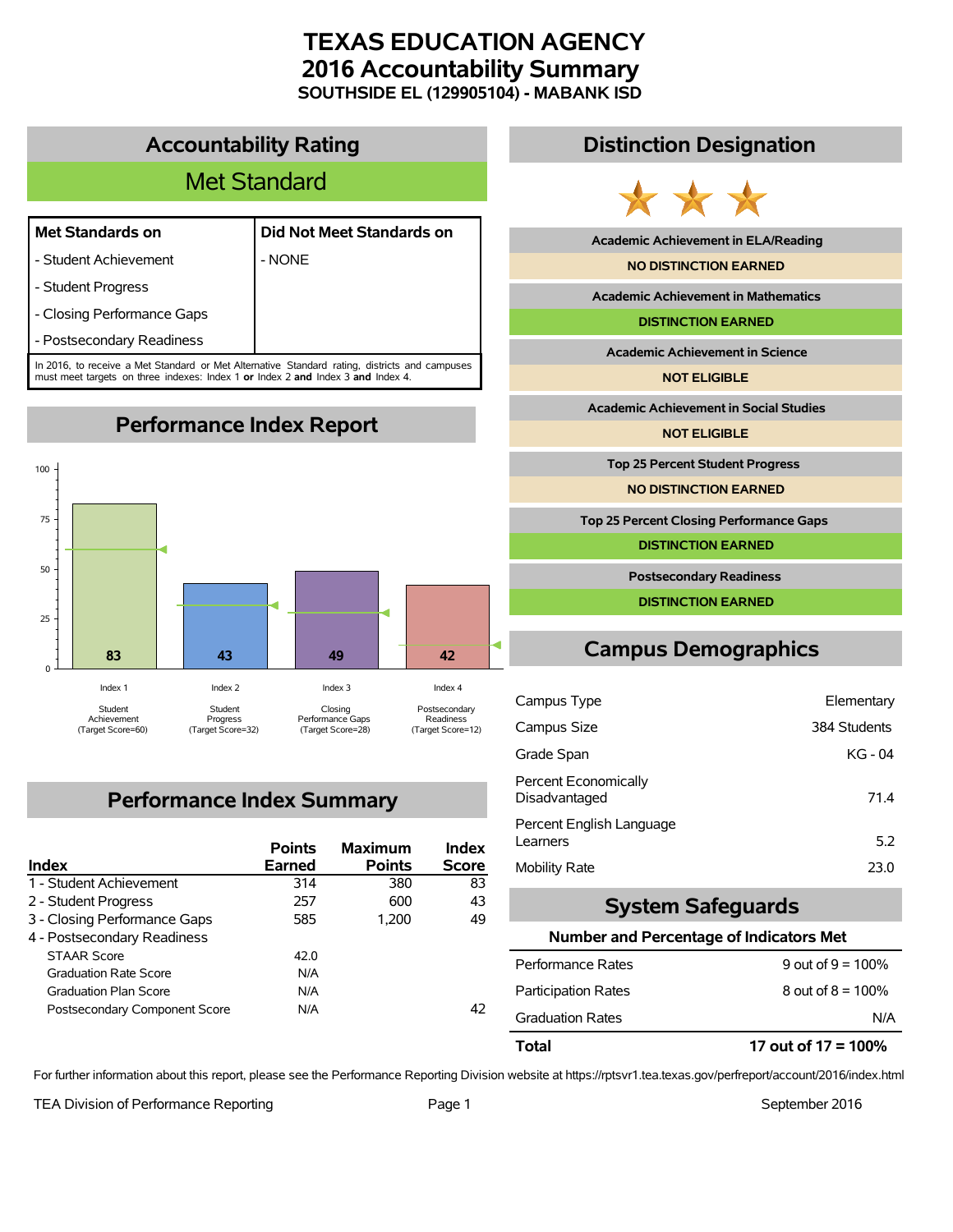# **TEXAS EDUCATION AGENCY 2016 Index 1: Student Achievement Calculation Report SOUTHSIDE EL (129905104) - MABANK ISD**

|                                     |         |                    |         |                          |                          |       | % Level II          |               |
|-------------------------------------|---------|--------------------|---------|--------------------------|--------------------------|-------|---------------------|---------------|
|                                     |         |                    |         |                          | <b>Social</b>            |       | <b>Satisfactory</b> | Index         |
|                                     | Reading | <b>Mathematics</b> | Writing | <b>Science</b>           | <b>Studies</b>           | Total | <b>Standard</b>     | <b>Points</b> |
| # at Level II Satisfactory Standard | 126     | 129                | 59      | $\overline{\phantom{0}}$ | $\overline{\phantom{0}}$ | 314   |                     |               |
| <b>Total Tests</b>                  | 152     | 152                | 76      | $\overline{\phantom{0}}$ | $\overline{\phantom{a}}$ | 380   | 83                  | 83            |
| Index 1 Score (Target $= 60$ )      |         |                    |         |                          |                          |       |                     | 83            |

\* Indicates results are masked due to small numbers to protect student confidentiality.

- Indicates there are no students in the subject.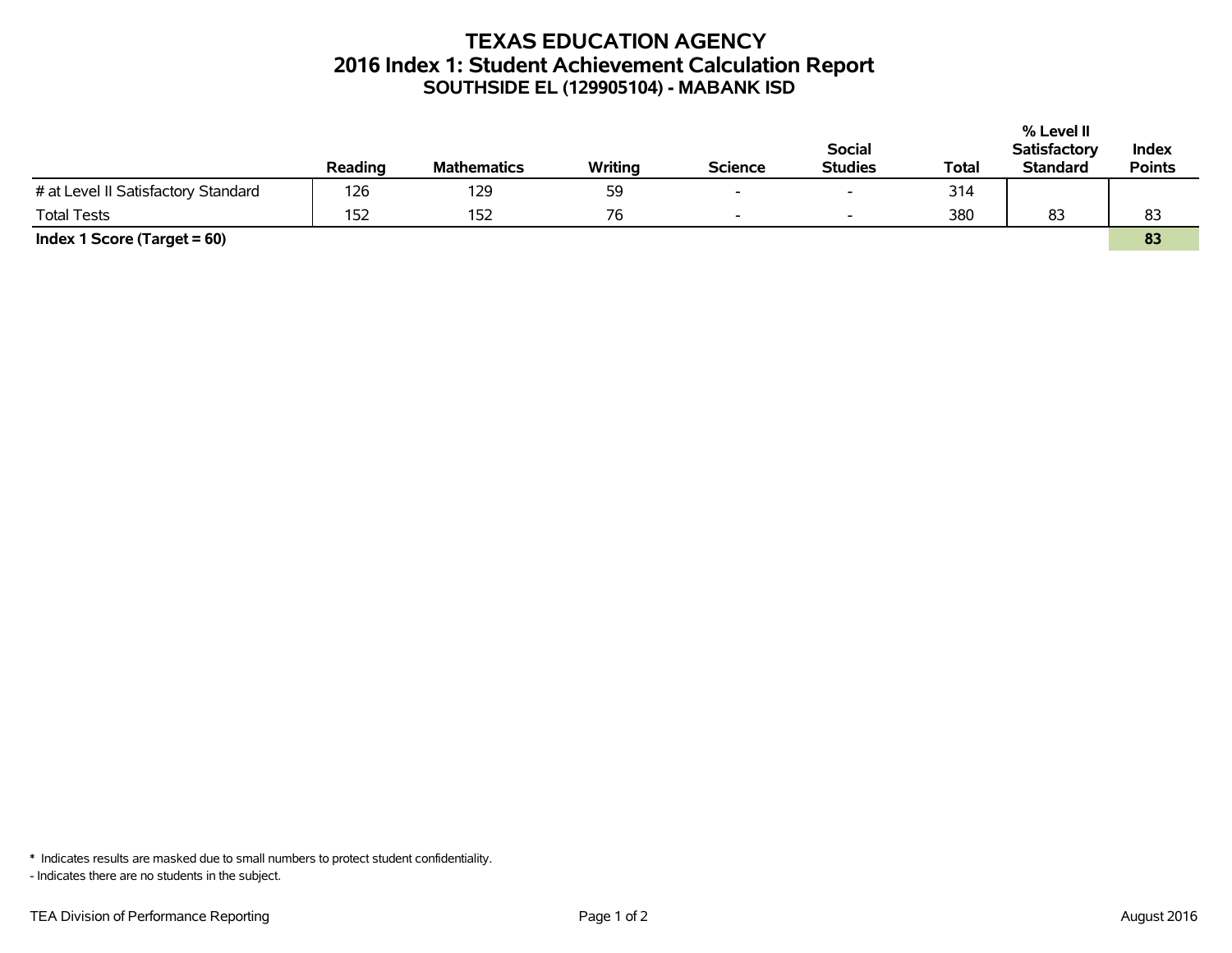# **TEXAS EDUCATION AGENCY 2016 Index 1: Student Achievement Data Table SOUTHSIDE EL (129905104) - MABANK ISD**

|                                                         |                 |          |                 |       |                          |        |                          | Two or  |                |               |            |
|---------------------------------------------------------|-----------------|----------|-----------------|-------|--------------------------|--------|--------------------------|---------|----------------|---------------|------------|
|                                                         | All             | African  |                 |       | American                 |        | <b>Pacific</b>           | More    | <b>Special</b> | Econ          |            |
|                                                         | <b>Students</b> | American | <b>Hispanic</b> | White | Indian                   | Asian  | <b>Islander</b>          | Races   | Ed             | <b>Disadv</b> | <b>ELL</b> |
| 2016 STAAR Performance                                  |                 |          |                 |       |                          |        |                          |         |                |               |            |
| <b>All Subjects</b>                                     |                 |          |                 |       |                          |        |                          |         |                |               |            |
| Percent of Tests                                        |                 |          |                 |       |                          |        |                          |         |                |               |            |
| % at Level II Satisfactory Standard                     | 83%             | $\ast$   | 88%             | 82%   | $\overline{\phantom{a}}$ | 100%   |                          | $\ast$  | 44%            | 75%           | 81%        |
| Number of Tests                                         |                 |          |                 |       |                          |        |                          |         |                |               |            |
| # at Level II Satisfactory Standard                     | 314             | $\ast$   | 52              | 249   |                          | 6      | $\overline{\phantom{a}}$ | $\ast$  | 19             | 197           | 13         |
| <b>Total Tests</b>                                      | 380             | $\ast$   | 59              | 302   |                          | 6      |                          | $\ast$  | 43             | 262           | 16         |
| Reading<br>Percent of Tests                             |                 |          |                 |       |                          |        |                          |         |                |               |            |
| % at Level II Satisfactory Standard                     | 83%             | $\ast$   | 92%             | 82%   |                          | $\ast$ |                          | $\ast$  | 41%            | 75%           | 83%        |
| Number of Tests                                         |                 |          |                 |       |                          |        |                          |         |                |               |            |
| # at Level II Satisfactory Standard                     | 126             | $\ast$   | 22              | 99    |                          | $\ast$ |                          | $\ast$  | $\overline{7}$ | 78            | 5          |
| <b>Total Tests</b>                                      | 152             | $\ast$   | 24              | 121   |                          | $\ast$ |                          | $\ast$  | 17             | 104           | 6          |
| <b>Mathematics</b>                                      |                 |          |                 |       |                          |        |                          |         |                |               |            |
| Percent of Tests                                        |                 |          |                 |       |                          |        |                          |         |                |               |            |
| % at Level II Satisfactory Standard                     | 85%             | $\ast$   | 88%             | 86%   |                          | $\ast$ | $\overline{\phantom{a}}$ | $\ast$  | 53%            | 78%           | 83%        |
| Number of Tests                                         |                 |          |                 |       |                          |        |                          |         |                |               |            |
| # at Level II Satisfactory Standard                     | 129             | $\ast$   | 21              | 104   |                          | $\ast$ |                          | $\ast$  | 9              | 81            | 5          |
| <b>Total Tests</b>                                      | 152             | $\ast$   | 24              | 121   |                          | $\ast$ |                          | $\ast$  | 17             | 104           | 6          |
|                                                         |                 |          |                 |       |                          |        |                          |         |                |               |            |
| Writing                                                 |                 |          |                 |       |                          |        |                          |         |                |               |            |
| Percent of Tests                                        |                 |          |                 |       |                          |        |                          |         |                |               |            |
| % at Level II Satisfactory Standard                     | 78%             | $\ast$   | 82%             | 77%   |                          | $\ast$ |                          | $\ast$  | $\ast$         | 70%           |            |
| Number of Tests                                         |                 |          |                 |       |                          |        |                          |         |                |               |            |
| # at Level II Satisfactory Standard                     | 59              | $\ast$   | $\mathsf 9$     | 46    |                          | $\ast$ |                          | $\ast$  | $\ast$         | 38            | $\ast$     |
| <b>Total Tests</b>                                      | 76              | $\ast$   | 11              | 60    |                          |        |                          | $\star$ | $\ast$         | 54            |            |
|                                                         |                 |          |                 |       |                          |        |                          |         |                |               |            |
| <b>Science</b>                                          |                 |          |                 |       |                          |        |                          |         |                |               |            |
| Percent of Tests<br>% at Level II Satisfactory Standard |                 |          |                 |       |                          |        |                          |         |                |               |            |
| Number of Tests                                         |                 |          |                 |       |                          |        |                          |         |                |               |            |
| # at Level II Satisfactory Standard                     |                 |          |                 |       |                          |        |                          |         |                |               |            |
| <b>Total Tests</b>                                      |                 |          |                 |       |                          |        |                          |         |                |               |            |
|                                                         |                 |          |                 |       |                          |        |                          |         |                |               |            |
| <b>Social Studies</b><br>Percent of Tests               |                 |          |                 |       |                          |        |                          |         |                |               |            |
| % at Level II Satisfactory Standard                     |                 |          |                 |       |                          |        |                          |         |                |               |            |
| Number of Tests                                         |                 |          |                 |       |                          |        |                          |         |                |               |            |
| # at Level II Satisfactory Standard                     |                 |          |                 |       |                          |        |                          |         |                |               |            |
| <b>Total Tests</b>                                      |                 |          |                 |       |                          |        |                          |         |                |               |            |
|                                                         |                 |          |                 |       |                          |        |                          |         |                |               |            |

\* Indicates results are masked due to small numbers to protect student confidentiality.

\*\* When only one racial/ethnic group is masked, then the second smallest racial/ethnic group is masked (regardless of size).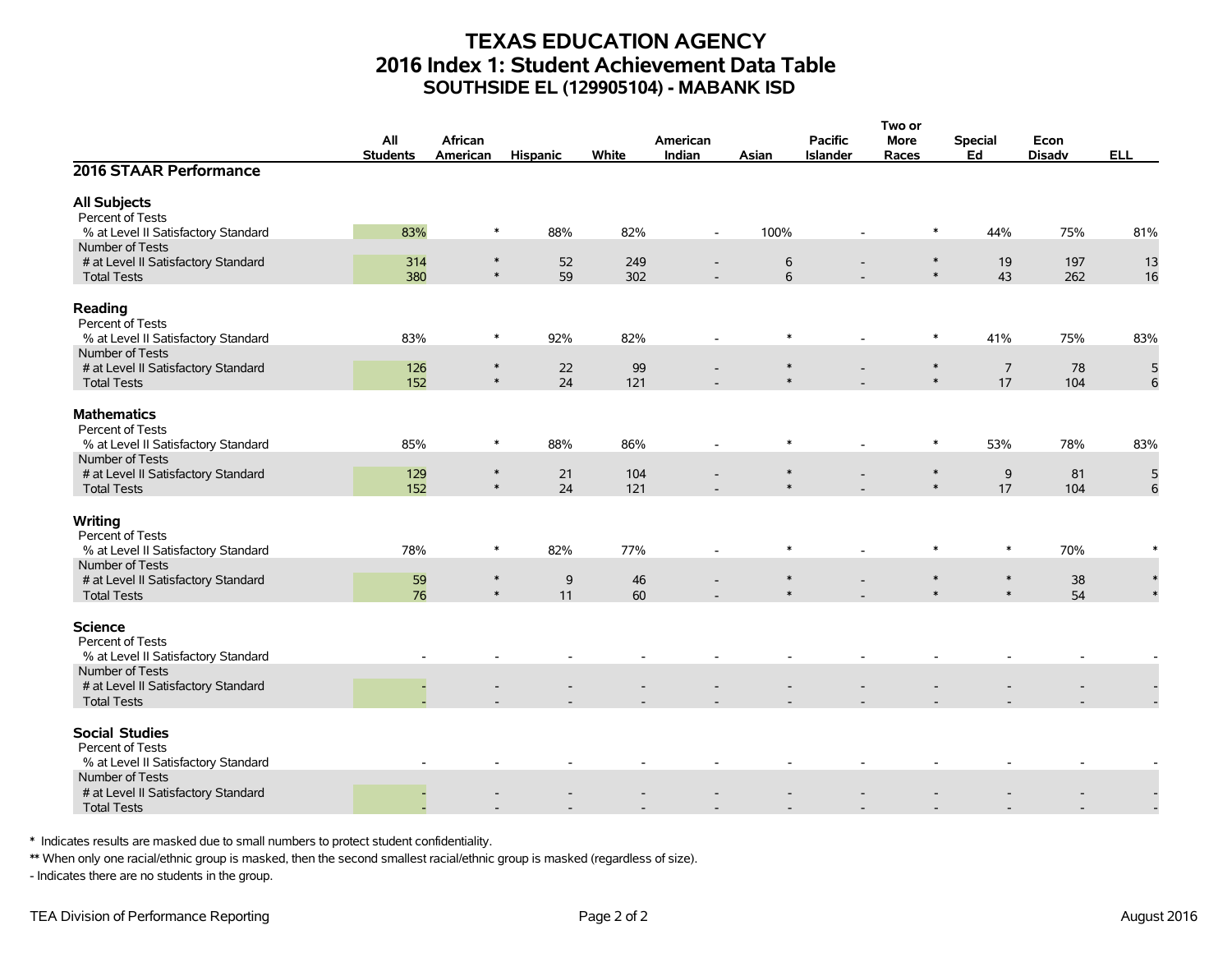# **TEXAS EDUCATION AGENCY 2016 Index 2: Student Progress Calculation Report SOUTHSIDE EL (129905104) - MABANK ISD**

| <b>Overall Progress (All Subjects)</b> |                        |                     |          |       |                    |       |                                   | Two or               |                      | ELL                              |                               |                                 |
|----------------------------------------|------------------------|---------------------|----------|-------|--------------------|-------|-----------------------------------|----------------------|----------------------|----------------------------------|-------------------------------|---------------------------------|
| <b>STAAR Weighted Progress Rate</b>    | All<br><b>Students</b> | African<br>American | Hispanic | White | American<br>Indian | Asian | <b>Pacific</b><br><b>Islander</b> | <b>More</b><br>Races | <b>Special</b><br>Ed | (Current &<br><b>Monitored</b> ) | <b>Total</b><br><b>Points</b> | <b>Maximum</b><br><b>Points</b> |
| Number of Tests                        | 154                    |                     | 26       | 116   |                    |       |                                   |                      |                      |                                  |                               |                                 |
| # Met or Exceeded Progress             | 93                     |                     | 18       | 68    |                    |       |                                   |                      |                      |                                  |                               |                                 |
| # Exceeded Progress                    | 33                     |                     |          | 24    |                    |       |                                   |                      |                      |                                  |                               |                                 |
| % Met or Exceeded Progress             | 60                     |                     | 69       | 59    |                    |       |                                   |                      |                      |                                  |                               |                                 |
| % Exceeded Progress                    | 21                     |                     | 27       | 21    |                    |       |                                   |                      |                      |                                  |                               |                                 |
| Total                                  | 81                     |                     | 96       | 80    |                    |       |                                   |                      |                      |                                  | 257                           | 600                             |
| Index 2 Score (Target $=$ 32)          |                        |                     |          |       |                    |       |                                   |                      |                      |                                  |                               | 43                              |

\* Indicates results are masked due to small numbers to protect student confidentiality.

\*\* When only one racial/ethnic group is masked, then the second smallest racial/ethnic group is masked (regardless of size).

Blank cells above represent student group indicators that do not meet the minimum size criteria.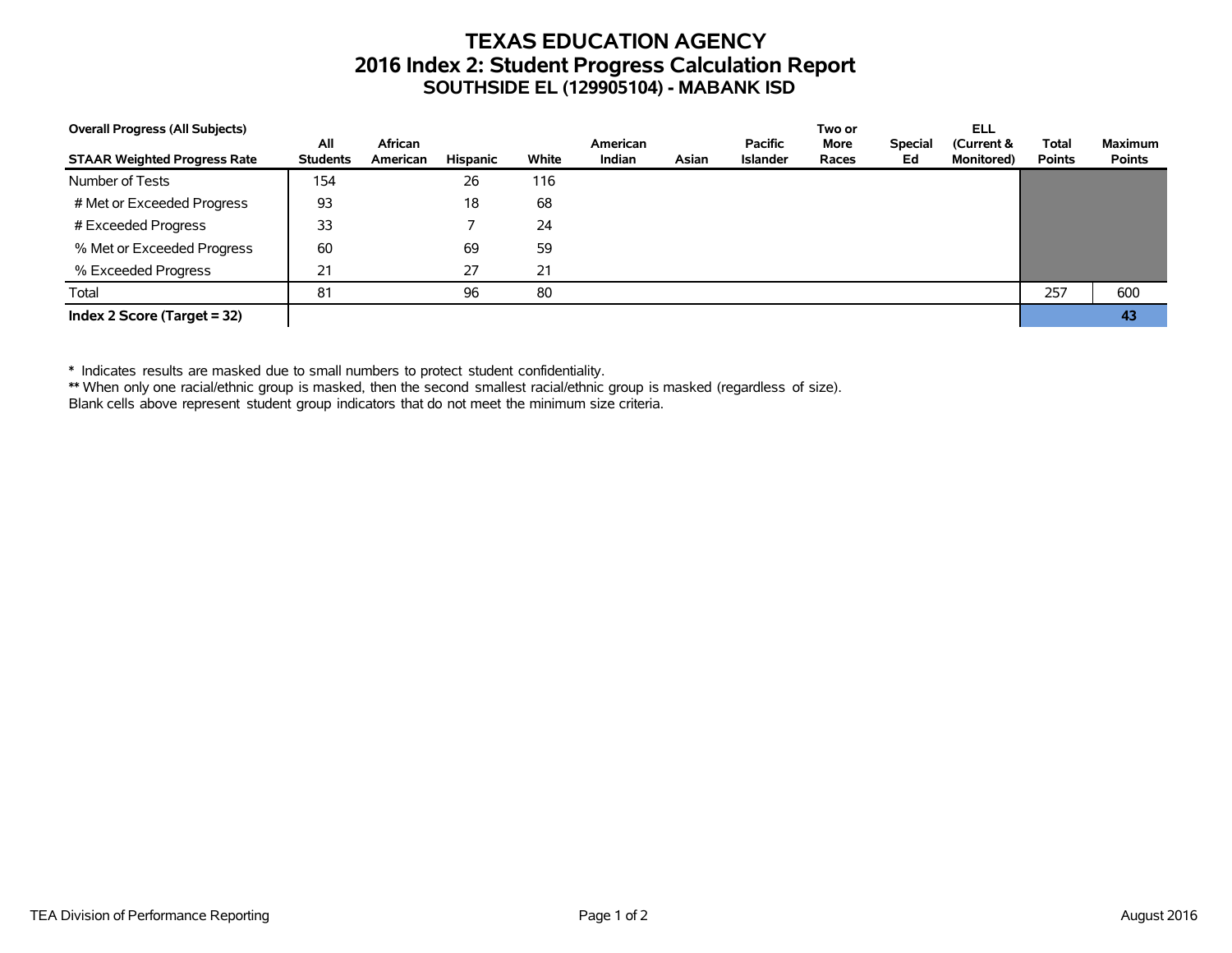# **TEXAS EDUCATION AGENCY 2016 Index 2: Student Progress Data Table SOUTHSIDE EL (129905104) - MABANK ISD**

|                            |                 |          |                 |       |                          |        |                 |                   |                | <b>ELL</b> |            |
|----------------------------|-----------------|----------|-----------------|-------|--------------------------|--------|-----------------|-------------------|----------------|------------|------------|
|                            | All             | African  |                 |       | American                 |        | <b>Pacific</b>  | Two or            | <b>Special</b> | (Current & | <b>ELL</b> |
|                            | <b>Students</b> | American | <b>Hispanic</b> | White | <b>Indian</b>            | Asian  | <b>Islander</b> | <b>More Races</b> | Ed             | Monitored) | (Current)  |
| 2016 STAAR Performance     |                 |          |                 |       |                          |        |                 |                   |                |            |            |
| <b>All Subjects</b>        |                 |          |                 |       |                          |        |                 |                   |                |            |            |
| Number of Tests            | 154             |          | 26              | 116   |                          |        |                 |                   | 18             |            |            |
| # Met or Exceeded Progress | 93              |          | 18              | 68    | $\overline{\phantom{a}}$ | $\ast$ |                 | $\ast$            | 13             | $\ast$     | n/a        |
| # Exceeded Progress        | 33              |          | 7               | 24    | $\overline{\phantom{0}}$ |        |                 | $\ast$            | 7              | ∗          | n/a        |
| % Met or Exceeded Progress | 60%             |          | 69%             | 59%   | $\overline{\phantom{0}}$ | $\ast$ |                 | $\ast$            | 72%            | $\ast$     | n/a        |
| % Exceeded Progress        | 21%             |          | 27%             | 21%   |                          | $\ast$ |                 | $\ast$            | 39%            | $\ast$     | n/a        |
| Reading                    |                 |          |                 |       |                          |        |                 |                   |                |            |            |
| Number of Tests            | 77              |          |                 | 58    |                          |        |                 |                   |                |            |            |
| # Met or Exceeded Progress | 46              |          | $\ast$          | 34    | $\overline{\phantom{a}}$ | $\ast$ |                 | $\ast$            | $\ast$         | $\ast$     | n/a        |
| # Exceeded Progress        | 17              |          | $\ast$          | 13    |                          | $\ast$ |                 | $\ast$            |                | $\ast$     | n/a        |
| % Met or Exceeded Progress | 60%             |          | $\ast$          | 59%   | $\overline{\phantom{0}}$ | $\ast$ |                 | $\ast$            | $\ast$         | $\ast$     | n/a        |
| % Exceeded Progress        | 22%             |          | $\ast$          | 22%   |                          | $\ast$ |                 | $\ast$            | $\ast$         | $\ast$     | n/a        |
| <b>Mathematics</b>         |                 |          |                 |       |                          |        |                 |                   |                |            |            |
| Number of Tests            | 77              |          | 13              | 58    | $\overline{\phantom{a}}$ | $\ast$ |                 |                   |                |            |            |
| # Met or Exceeded Progress | 47              | $\ast$   | 10              | 34    | $\overline{\phantom{0}}$ | $\ast$ |                 | $\ast$            | $\ast$         | $\ast$     | n/a        |
| # Exceeded Progress        | 16              | $\ast$   | 5               | 11    |                          | $\ast$ |                 | $\ast$            | $\ast$         | $\ast$     | n/a        |
| % Met or Exceeded Progress | 61%             | $\ast$   | 77%             | 59%   |                          | $\ast$ |                 | $\ast$            | $\ast$         |            | n/a        |
| % Exceeded Progress        | 21%             |          | 38%             | 19%   |                          | $\ast$ |                 | $\ast$            | $\ast$         |            | n/a        |

\* Indicates results are masked due to small numbers to protect student confidentiality.

\*\* When only one racial/ethnic group is masked, then the second smallest racial/ethnic group is masked (regardless of size).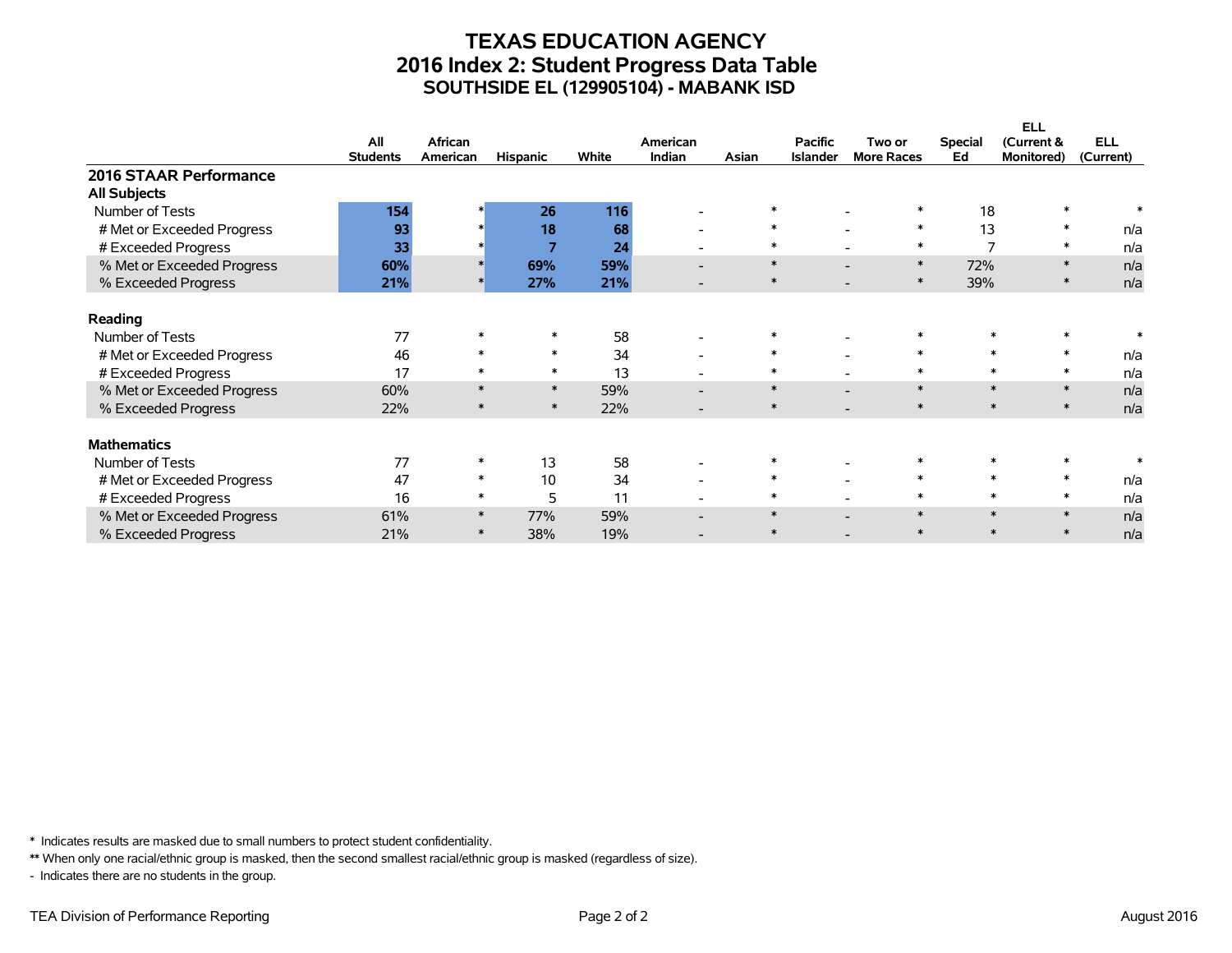# **TEXAS EDUCATION AGENCY 2016 Index 3: Closing Performance Gaps Calculation Report SOUTHSIDE EL (129905104) - MABANK ISD**

#### **Overall Performance**

| <b>STAAR Weighted Performance Rate</b> | Econ<br><b>Disadv</b> | <b>White</b> | <b>Total</b><br><b>Points</b> | <b>Maximum</b><br><b>Points</b> |
|----------------------------------------|-----------------------|--------------|-------------------------------|---------------------------------|
| Reading                                | 93                    | 104          | 197                           | 400                             |
| Mathematics                            | 100                   | 113          | 213                           | 400                             |
| Writing                                | 85                    | 90           | 175                           | 400                             |
| Science                                | 0                     | 0            | 0                             | 0                               |
| Social Studies                         | 0                     | 0            | 0                             | 0                               |
| Total                                  |                       |              | 585                           | 1200                            |
| Index 3 Score (Target $= 28$ )         |                       |              |                               | 49                              |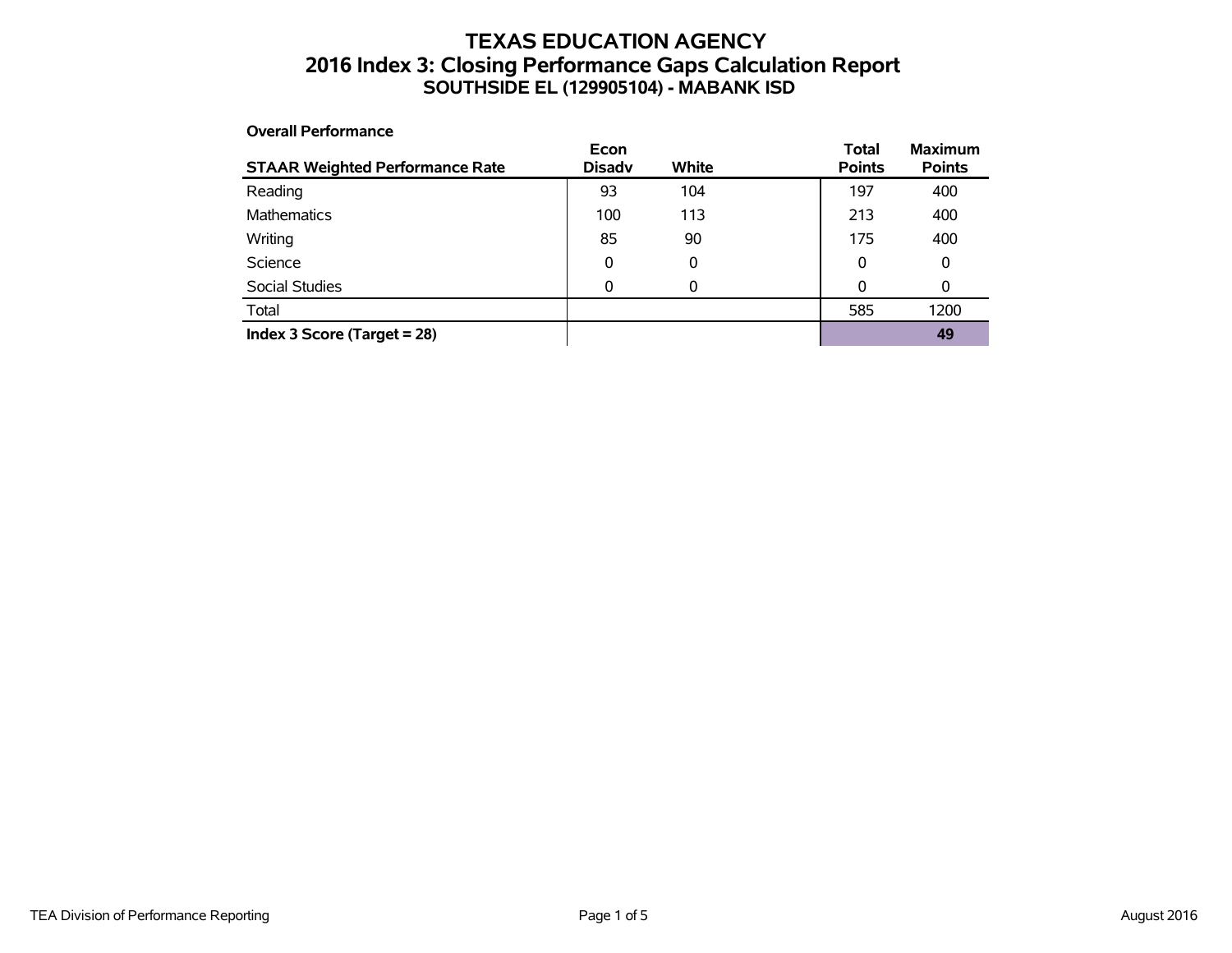# **TEXAS EDUCATION AGENCY 2016 Index 3: Closing Performance Gaps Calculation Report SOUTHSIDE EL (129905104) - MABANK ISD**

**Reading Performance**

|                                          | Econ          |       | Total         | <b>Maximum</b> |
|------------------------------------------|---------------|-------|---------------|----------------|
| <b>STAAR Weighted Performance Rate</b>   | <b>Disadv</b> | White | <b>Points</b> | <b>Points</b>  |
| Number of Tests                          | 104           | 121   |               |                |
| # Level II Satisfactory Standard         | 78            | 99    |               |                |
| # Advanced Standard                      | 19            | 27    |               |                |
| % Level II Satisfactory Standard         | 75            | 82    |               |                |
| % Advanced Standard                      | 18            | 22    |               |                |
| <b>Reading Weighted Performance Rate</b> | 93            | 104   | 197           | 400            |

#### **Mathematics Performance**

|                                              | Econ          |       | <b>Total</b>  | <b>Maximum</b> |
|----------------------------------------------|---------------|-------|---------------|----------------|
| <b>STAAR Weighted Performance Rate</b>       | <b>Disady</b> | White | <b>Points</b> | <b>Points</b>  |
| Number of Tests                              | 104           | 121   |               |                |
| # Level II Satisfactory Standard             | 81            | 104   |               |                |
| # Advanced Standard                          | 23            | 33    |               |                |
| % Level II Satisfactory Standard             | 78            | 86    |               |                |
| % Advanced Standard                          | 22            | 27    |               |                |
| <b>Mathematics Weighted Performance Rate</b> | 100           | 113   | 213           | 400            |

#### **Writing Performance**

|                                          | Econ          |       | <b>Total</b>  | <b>Maximum</b> |
|------------------------------------------|---------------|-------|---------------|----------------|
| <b>STAAR Weighted Performance Rate</b>   | <b>Disady</b> | White | <b>Points</b> | <b>Points</b>  |
| Number of Tests                          | 54            | 60    |               |                |
| # Level II Satisfactory Standard         | 38            | 46    |               |                |
| # Advanced Standard                      | 8             | 8     |               |                |
| % Level II Satisfactory Standard         | 70            | 77    |               |                |
| % Advanced Standard                      | 15            | 13    |               |                |
| <b>Writing Weighted Performance Rate</b> | 85            | 90    | 175           | 400            |

\* Indicates results are masked due to small numbers to protect student confidentiality.

\*\* When only one racial/ethnic group is masked, then the second smallest racial/ethnic group is masked (regardless of size).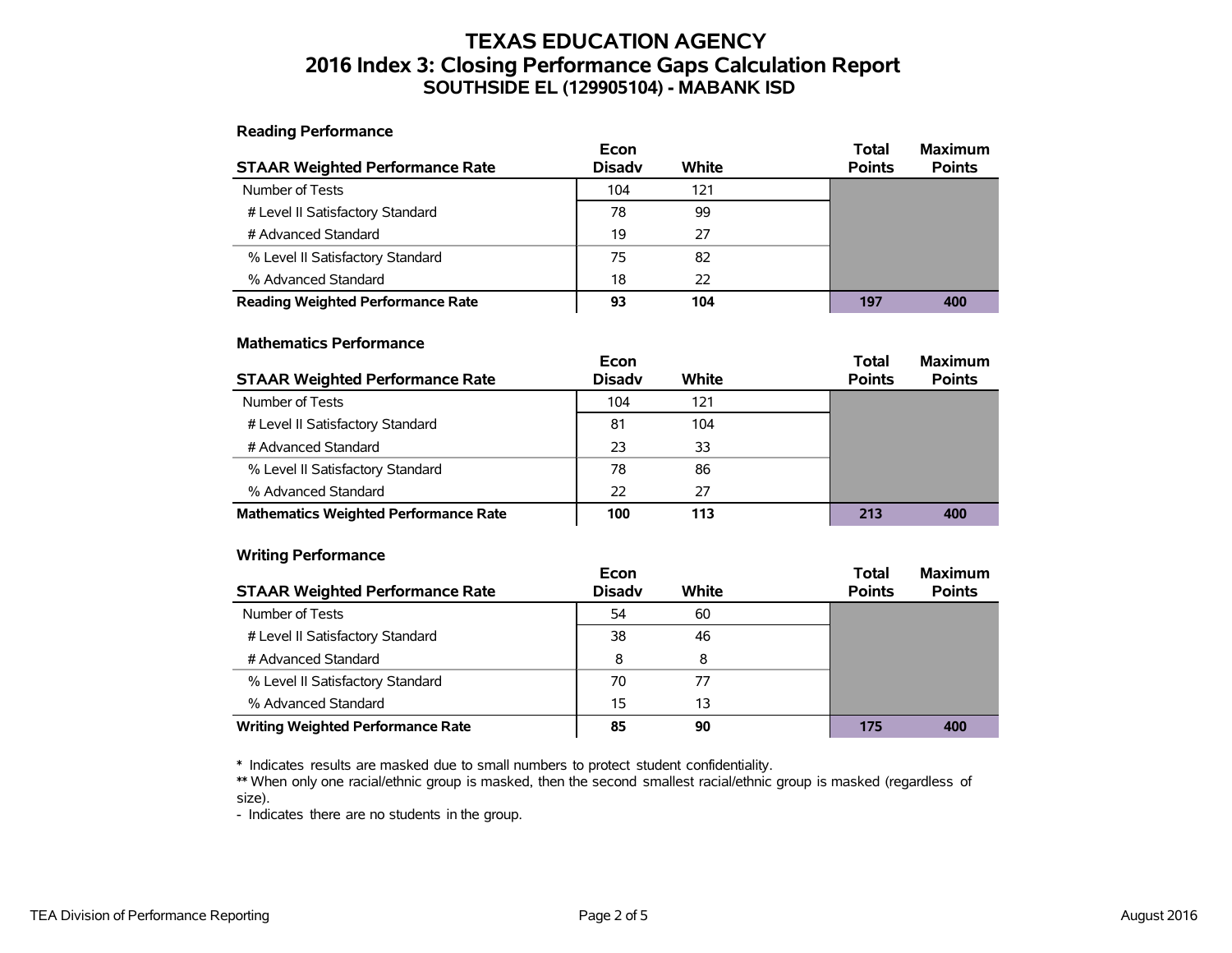# **TEXAS EDUCATION AGENCY 2016 Index 3: Closing Performance Gaps Calculation Report SOUTHSIDE EL (129905104) - MABANK ISD**

#### **Science Performance**

|                                          | Econ          |                          | <b>Total</b>  | <b>Maximum</b> |
|------------------------------------------|---------------|--------------------------|---------------|----------------|
| <b>STAAR Weighted Performance Rate</b>   | <b>Disady</b> | White                    | <b>Points</b> | <b>Points</b>  |
| Number of Tests                          |               |                          |               |                |
| # Level II Satisfactory Standard         |               |                          |               |                |
| # Advanced Standard                      |               |                          |               |                |
| % Level II Satisfactory Standard         |               |                          |               |                |
| % Advanced Standard                      |               | $\overline{\phantom{0}}$ |               |                |
| <b>Science Weighted Performance Rate</b> |               | O                        |               |                |

#### **Social Studies Performance**

|                                                 | Econ          |       | <b>Total</b>  | <b>Maximum</b> |
|-------------------------------------------------|---------------|-------|---------------|----------------|
| <b>STAAR Weighted Performance Rate</b>          | <b>Disadv</b> | White | <b>Points</b> | <b>Points</b>  |
| Number of Tests                                 |               |       |               |                |
| # Level II Satisfactory Standard                |               |       |               |                |
| # Advanced Standard                             |               |       |               |                |
| % Level II Satisfactory Standard                |               |       |               |                |
| % Advanced Standard                             |               |       |               |                |
| <b>Social Studies Weighted Performance Rate</b> |               |       |               |                |

\* Indicates results are masked due to small numbers to protect student confidentiality.

\*\* When only one racial/ethnic group is masked, then the second smallest racial/ethnic group is masked (regardless of size).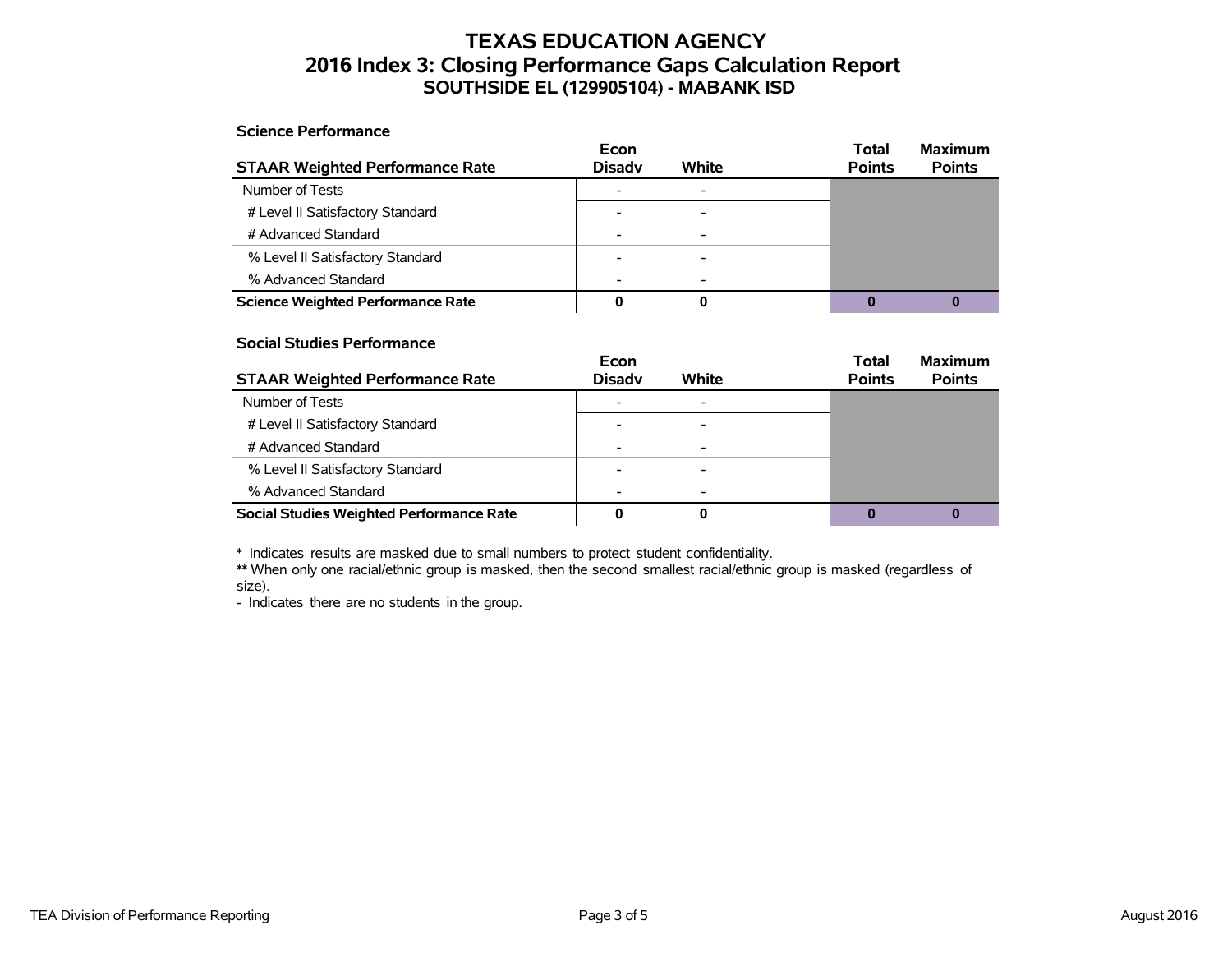# **TEXAS EDUCATION AGENCY 2016 Index 3: Closing Performance Gaps Data Table SOUTHSIDE EL (129905104) - MABANK ISD**

|                                                                                        | <b>African</b><br>American |                            | <b>Hispanic</b>      | White      | American<br>Indian | Asian                      | <b>Pacific</b><br><b>Islander</b> | Two or<br><b>More</b><br>Races |                       |
|----------------------------------------------------------------------------------------|----------------------------|----------------------------|----------------------|------------|--------------------|----------------------------|-----------------------------------|--------------------------------|-----------------------|
| 2015 STAAR Performance - Used for Determining Lowest Performing Racial/Ethnic Group(s) |                            |                            |                      |            |                    |                            |                                   |                                |                       |
| <b>All Subjects</b><br>Percent of Tests<br>% Phase-in Satisfactory Standard            |                            | $\overline{\phantom{a}}$   | 90%                  | 77%        |                    |                            |                                   |                                |                       |
| Number of Tests<br><b>Total Tests</b>                                                  |                            | $\overline{7}$             | 73                   | 295        |                    | $\overline{7}$             |                                   | 13                             |                       |
| Reading<br>Number of Tests                                                             |                            |                            |                      |            |                    |                            |                                   |                                |                       |
| <b>Total Tests</b>                                                                     |                            | $\ast$                     | 27                   | 120        |                    | $\ast$                     |                                   | 5                              |                       |
| <b>Mathematics</b><br>Number of Tests                                                  |                            |                            |                      |            |                    |                            |                                   |                                |                       |
| <b>Total Tests</b>                                                                     |                            | $\ast$                     | 27                   | 120        |                    | $\ast$                     |                                   | 5                              |                       |
|                                                                                        | African<br>American        |                            | <b>Hispanic</b>      | White      | American<br>Indian | Asian                      | <b>Pacific</b><br><b>Islander</b> | Two or<br><b>More</b><br>Races | Econ<br><b>Disadv</b> |
| 2016 STAAR Performance                                                                 |                            |                            |                      |            |                    |                            |                                   |                                |                       |
| Reading<br>Percent of Tests                                                            |                            |                            |                      |            |                    |                            |                                   |                                |                       |
| % Level II Satisfactory Standard<br>% Advanced Standard                                |                            | ∗<br>$\ast$                | 92%<br>38%           | 82%<br>22% |                    | $\ast$<br>$\ast$           |                                   |                                | 75%<br>18%            |
| Number of Tests<br># Level II Satisfactory Standard<br># Advanced Standard             |                            | $\ast$<br>$\ast$<br>$\ast$ | 22<br>$\overline{9}$ | 99<br>27   |                    | $\ast$<br>$\ast$<br>$\ast$ |                                   |                                | 78<br>19              |
| <b>Total Tests</b><br><b>Mathematics</b>                                               |                            |                            | 24                   | 121        |                    |                            |                                   |                                | 104                   |
| Percent of Tests<br>% Level II Satisfactory Standard<br>% Advanced Standard            |                            | $\ast$<br>$\ast$           | 88%<br>38%           | 86%<br>27% |                    | $\ast$<br>$\ast$           |                                   |                                | 78%<br>22%            |
| Number of Tests<br># Level II Satisfactory Standard<br># Advanced Standard             |                            |                            | 21<br>9              | 104<br>33  |                    |                            |                                   |                                | 81<br>23              |
| <b>Total Tests</b>                                                                     |                            | $\ast$                     | 24                   | 121        |                    | $\ast$                     |                                   |                                | 104                   |

\* Indicates results are masked due to small numbers to protect student confidentiality.

\*\* When only one racial/ethnic group is masked, then the second smallest racial/ethnic group is masked (regardless of size).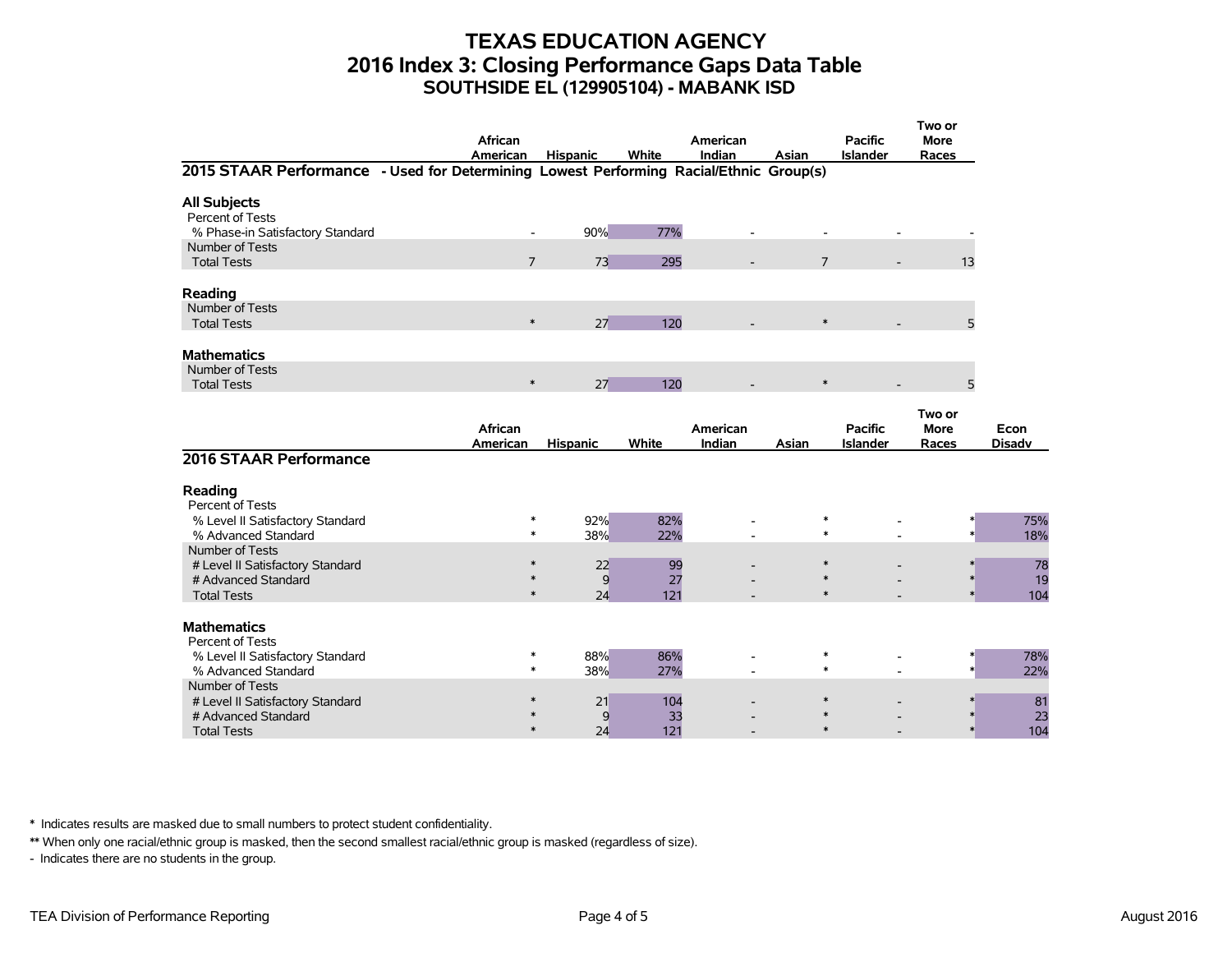# **TEXAS EDUCATION AGENCY 2016 Index 3: Closing Performance Gaps Data Table SOUTHSIDE EL (129905104) - MABANK ISD**

|                                                                                                                         | African<br><b>American</b> | <b>Hispanic</b> | White         | American<br>Indian | Asian | <b>Pacific</b><br><b>Islander</b> | Two or<br><b>More</b><br>Races | Econ<br><b>Disadv</b> |
|-------------------------------------------------------------------------------------------------------------------------|----------------------------|-----------------|---------------|--------------------|-------|-----------------------------------|--------------------------------|-----------------------|
| 2016 STAAR Performance                                                                                                  |                            |                 |               |                    |       |                                   |                                |                       |
| <b>Writing</b><br>Percent of Tests                                                                                      | *                          |                 |               |                    |       | $\ast$                            |                                |                       |
| % Level II Satisfactory Standard<br>% Advanced Standard                                                                 | $\ast$                     |                 | 77%<br>13%    |                    |       | $\ast$                            |                                | 70%<br>15%            |
| Number of Tests<br># Level II Satisfactory Standard<br># Advanced Standard<br><b>Total Tests</b>                        | $\ast$<br>$\ast$<br>$*$    |                 | 46<br>8<br>60 |                    |       | $\ast$<br>∗<br>$*$                |                                | 38<br>8<br>54         |
| <b>Science</b><br>Percent of Tests<br>% Level II Satisfactory Standard                                                  |                            |                 |               |                    |       |                                   |                                |                       |
| % Advanced Standard<br>Number of Tests<br># Level II Satisfactory Standard<br># Advanced Standard<br><b>Total Tests</b> |                            |                 |               |                    |       |                                   |                                |                       |
| <b>Social Studies</b><br>Percent of Tests<br>% Level II Satisfactory Standard                                           |                            |                 |               |                    |       |                                   |                                |                       |
| % Advanced Standard<br>Number of Tests                                                                                  |                            |                 |               |                    |       |                                   |                                |                       |
| # Level II Satisfactory Standard<br># Advanced Standard<br><b>Total Tests</b>                                           |                            |                 |               |                    |       |                                   |                                |                       |

\* Indicates results are masked due to small numbers to protect student confidentiality.

\*\* When only one racial/ethnic group is masked, then the second smallest racial/ethnic group is masked (regardless of size).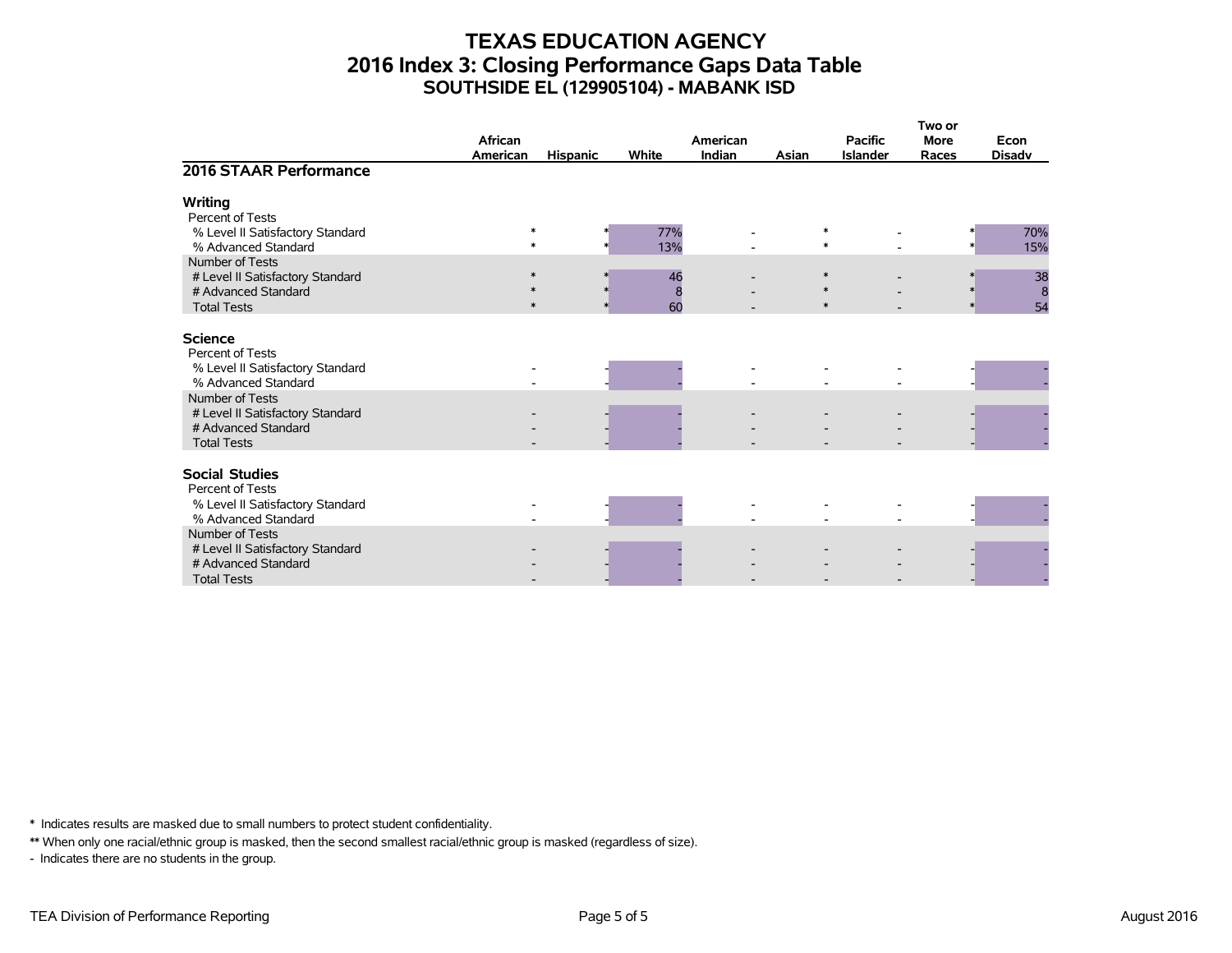# **TEXAS EDUCATION AGENCY 2016 Index 4: Postsecondary Readiness Calculation Report SOUTHSIDE EL (129905104) - MABANK ISD**

| <b>Overall Performance</b>                                    | Score                  | Weight                          | <b>Total</b><br><b>Points</b> |                    |       |                                   |                         |                      |            |                               |                      |
|---------------------------------------------------------------|------------------------|---------------------------------|-------------------------------|--------------------|-------|-----------------------------------|-------------------------|----------------------|------------|-------------------------------|----------------------|
| <b>STAAR Postsecondary Readiness</b>                          | 42.0                   | 100%                            | 42.0                          |                    |       |                                   |                         |                      |            |                               |                      |
| Index 4 Score (Target = 12)                                   |                        |                                 | 42                            |                    |       |                                   |                         |                      |            |                               |                      |
| Indicator                                                     | All<br><b>Students</b> | African<br>Hispanic<br>American | White                         | American<br>Indian | Asian | <b>Pacific</b><br><b>Islander</b> | Two or<br>More<br>Races | <b>Special</b><br>Ed | <b>ELL</b> | <b>Total</b><br><b>Points</b> | Max<br><b>Points</b> |
| <b>STAAR Postsecondary Readiness Standard</b>                 |                        |                                 |                               |                    |       |                                   |                         |                      |            |                               |                      |
| <b>STAAR Postsecondary Readiness</b>                          | 43%                    |                                 | 41%                           |                    |       |                                   |                         |                      |            | 84.0                          | 200                  |
| <b>STAAR Postsecondary Readiness</b><br><b>Standard Score</b> |                        |                                 |                               |                    |       |                                   |                         |                      |            |                               | 42.0                 |

For more information on Index 4 calculations (annual dropout rate conversions or AEA bonus point calculations) see the 2016 Accountability Manual. Blank cells above represent student group indicators that do not meet the minimum size criteria.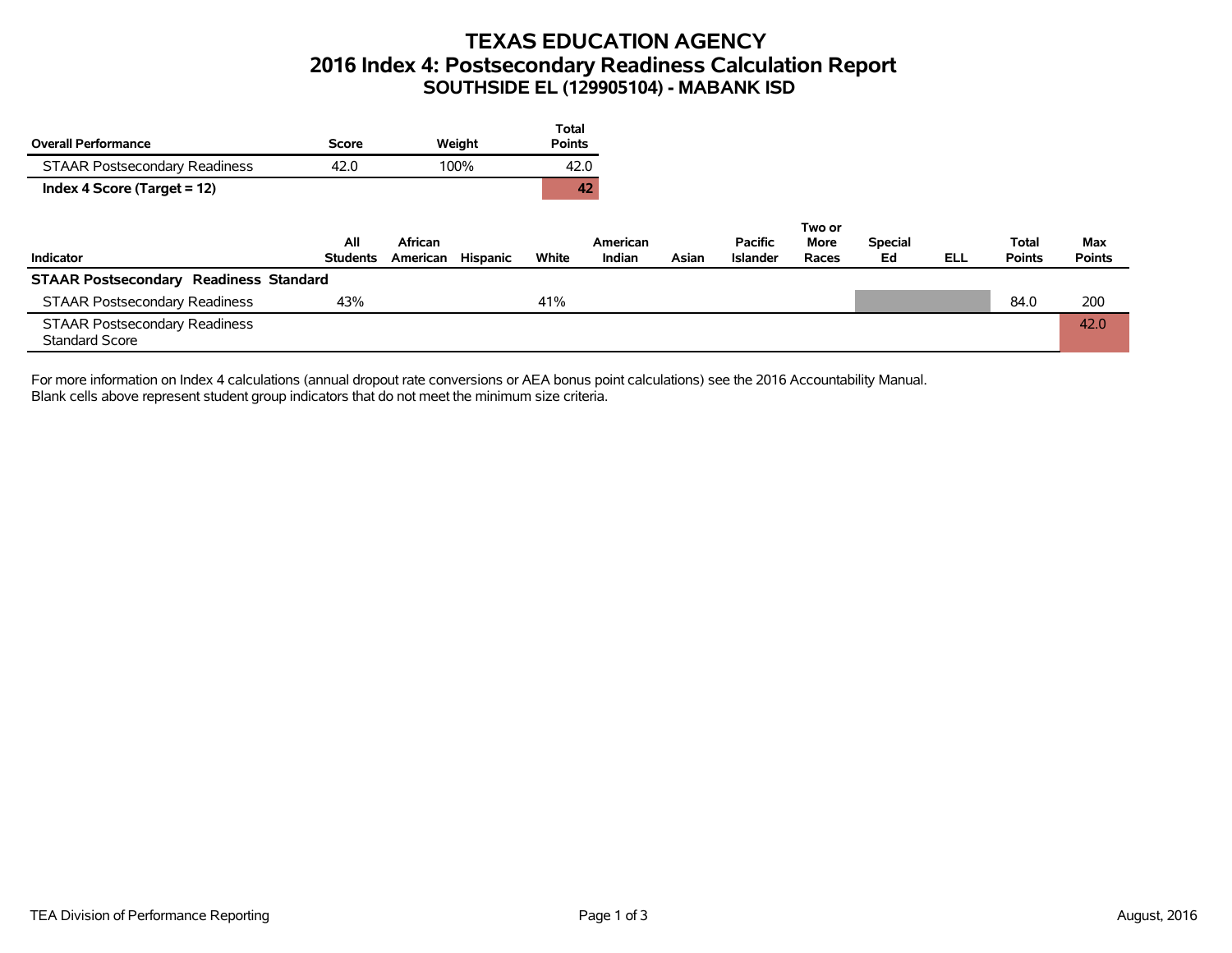# **TEXAS EDUCATION AGENCY 2016 Index 4: Postsecondary Readiness Data Table SOUTHSIDE EL (129905104) - MABANK ISD**

|                                                                         | All<br><b>Students</b> | African<br>American | <b>Hispanic</b> | <b>White</b> | American<br>Indian | Asian  | <b>Pacific</b><br><b>Islander</b> | Two or<br><b>More Races</b> | <b>Special</b><br>Ed | <b>ELL</b> |
|-------------------------------------------------------------------------|------------------------|---------------------|-----------------|--------------|--------------------|--------|-----------------------------------|-----------------------------|----------------------|------------|
|                                                                         |                        |                     |                 |              |                    |        |                                   |                             |                      |            |
| 2016 STAAR Postsecondary Readiness                                      |                        |                     |                 |              |                    |        |                                   |                             |                      |            |
| % Meeting Postsecondary Readiness Standard                              | 43%                    | ∗                   | 57%             | 41%          |                    | ∗      |                                   |                             | n/a                  | n/a        |
| # Meeting Postsecondary Readiness Standard                              | 63                     | $\ast$              | 12              | 50           |                    | $\ast$ |                                   | $\ast$                      | n/a                  | n/a        |
| <b>Total Students Tested</b>                                            | 148                    | $\ast$              | 21              | 121          |                    | $\ast$ |                                   | $\ast$                      | n/a                  | n/a        |
|                                                                         |                        |                     |                 |              |                    |        |                                   |                             |                      |            |
| 4-Year Graduation Rate (Gr 9-12): Class of 2015<br>% Graduated          |                        |                     |                 |              |                    |        |                                   |                             |                      |            |
| # Graduated                                                             |                        |                     |                 |              |                    |        |                                   |                             |                      |            |
| <b>Total in Class</b>                                                   |                        |                     |                 |              |                    |        |                                   |                             |                      |            |
|                                                                         |                        |                     |                 |              |                    |        |                                   |                             |                      |            |
| 5-Year Extended Graduation Rate (Gr 9-12): Class of 2014<br>% Graduated |                        |                     |                 |              |                    |        |                                   |                             |                      |            |
| # Graduated                                                             |                        |                     |                 |              |                    |        |                                   |                             |                      |            |
| <b>Total in Class</b>                                                   |                        |                     |                 |              |                    |        |                                   |                             |                      |            |
|                                                                         |                        |                     |                 |              |                    |        |                                   |                             |                      |            |
| Annual Dropout Rate (Gr 9-12): SY 2014-15                               |                        |                     |                 |              |                    |        |                                   |                             |                      |            |
| % Dropped Out                                                           |                        |                     |                 |              |                    |        |                                   |                             |                      |            |
| # Dropped Out                                                           |                        |                     |                 |              |                    |        |                                   |                             |                      |            |
| # of Students                                                           |                        |                     |                 |              |                    |        |                                   |                             |                      |            |
| Longitudinal RHSP/DAP Graduates: Class of 2015                          |                        |                     |                 |              |                    |        |                                   |                             |                      |            |
| % RHSP/DAP Graduates                                                    |                        |                     |                 |              |                    |        |                                   |                             | n/a                  | n/a        |
| # RHSP/DAP Graduates                                                    |                        |                     |                 |              |                    |        |                                   |                             | n/a                  | n/a        |
| # of Graduates                                                          |                        |                     |                 |              |                    |        |                                   |                             | n/a                  | n/a        |
|                                                                         |                        |                     |                 |              |                    |        |                                   |                             |                      |            |
| Longitudinal RHSP/DAP/FHSP-E/FHSP-DLA Graduates: Class of 2015          |                        |                     |                 |              |                    |        |                                   |                             |                      |            |
| % RHSP/DAP/FHSP-E/FHSP-DLA Graduates                                    |                        |                     |                 |              |                    |        |                                   |                             | n/a                  | n/a        |
| # RHSP/DAP/FHSP-E/FHSP-DLA Graduates                                    |                        |                     |                 |              |                    |        |                                   |                             | n/a                  | n/a        |
| # of Graduates                                                          |                        |                     |                 |              |                    |        |                                   |                             | n/a                  | n/a        |

\* Indicates results are masked due to small numbers to protect student confidentiality.

\*\* When only one ethnic/race group is masked, then the second smallest ethnic/race group is masked (regardless of size).

- Indicates there are no students in the group.

n/a Indicates the student group is not applicable to Index 4.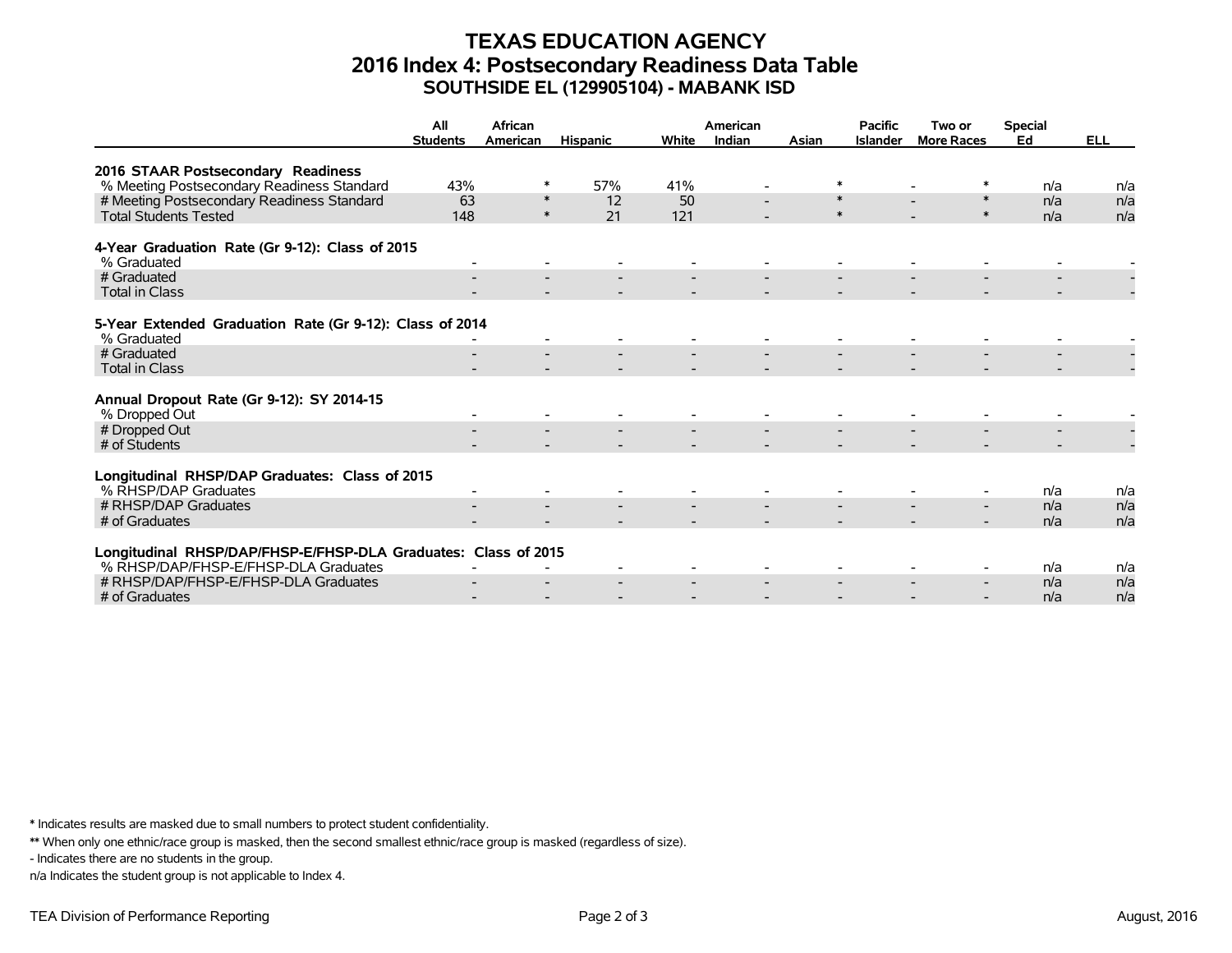# **TEXAS EDUCATION AGENCY 2016 Index 4: Postsecondary Readiness Data Table SOUTHSIDE EL (129905104) - MABANK ISD**

|                                                                                                                                                         | All<br>African  |                                                                                                                                                                      |                          | American                                             |                                                                                  |       | Two or                                                                           | <b>Special</b>                                                                        |                   |                   |
|---------------------------------------------------------------------------------------------------------------------------------------------------------|-----------------|----------------------------------------------------------------------------------------------------------------------------------------------------------------------|--------------------------|------------------------------------------------------|----------------------------------------------------------------------------------|-------|----------------------------------------------------------------------------------|---------------------------------------------------------------------------------------|-------------------|-------------------|
|                                                                                                                                                         | <b>Students</b> | American                                                                                                                                                             | <b>Hispanic</b>          | White                                                | Indian                                                                           | Asian | <b>Islander</b>                                                                  | <b>More Races</b>                                                                     | Ed                | ELL.              |
| Annual RHSP/DAP Graduates: SY 2014-15                                                                                                                   |                 |                                                                                                                                                                      |                          |                                                      |                                                                                  |       |                                                                                  |                                                                                       |                   |                   |
| % RHSP/DAP Graduates                                                                                                                                    |                 | $\overline{\phantom{0}}$                                                                                                                                             |                          |                                                      | $\overline{\phantom{0}}$                                                         |       | $\overline{\phantom{a}}$                                                         |                                                                                       | n/a               | n/a               |
| # RHSP/DAP Graduates                                                                                                                                    |                 | $\overline{\phantom{0}}$<br>$\overline{\phantom{0}}$                                                                                                                 | $\overline{\phantom{0}}$ | $\overline{\phantom{0}}$                             | $\overline{\phantom{0}}$                                                         |       | $\overline{\phantom{0}}$                                                         | $\overline{\phantom{0}}$<br>$\overline{\phantom{0}}$                                  | n/a               | n/a               |
| # of Graduates                                                                                                                                          |                 | $\overline{\phantom{a}}$                                                                                                                                             |                          |                                                      | $\overline{\phantom{0}}$                                                         |       | $\overline{\phantom{a}}$                                                         | $\overline{\phantom{0}}$                                                              | n/a               | n/a               |
| Annual RHSP/DAP/FHSP-E/FHSP-DLA Graduates: SY 2014-15<br>% RHSP/DAP/FHSP-E/FHSP-DLA Graduates<br># RHSP/DAP/FHSP-E/FHSP-DLA Graduates<br># of Graduates |                 | $\overline{\phantom{a}}$<br>$\overline{\phantom{0}}$<br>$\overline{\phantom{0}}$<br>$\overline{\phantom{0}}$<br>$\overline{\phantom{a}}$<br>$\overline{\phantom{0}}$ | $\overline{\phantom{0}}$ | $\overline{\phantom{0}}$<br>$\overline{\phantom{0}}$ | $\overline{\phantom{0}}$<br>$\overline{\phantom{0}}$<br>$\overline{\phantom{0}}$ |       | $\overline{\phantom{a}}$<br>$\overline{\phantom{0}}$<br>$\overline{\phantom{0}}$ | $\overline{\phantom{0}}$<br>$\overline{\phantom{0}}$<br>$\overline{\phantom{0}}$<br>- | n/a<br>n/a<br>n/a | n/a<br>n/a<br>n/a |
| College and Career Readiness: SY 2014-15<br>% College and Career Ready Graduates                                                                        |                 |                                                                                                                                                                      |                          |                                                      |                                                                                  |       | $\overline{\phantom{a}}$                                                         |                                                                                       | n/a               | n/a               |
| # College and Career Ready Graduates                                                                                                                    |                 | $\sim$<br>$\overline{\phantom{0}}$                                                                                                                                   | $\overline{\phantom{0}}$ | $\overline{\phantom{0}}$                             | $\overline{\phantom{0}}$                                                         |       | $\overline{\phantom{0}}$                                                         | $\overline{\phantom{0}}$<br>$\overline{\phantom{0}}$                                  | n/a               | n/a               |
| # of Graduates                                                                                                                                          |                 |                                                                                                                                                                      |                          |                                                      |                                                                                  |       |                                                                                  |                                                                                       | n/a               | n/a               |

\* Indicates results are masked due to small numbers to protect student confidentiality.

\*\* When only one ethnic/race group is masked, then the second smallest ethnic/race group is masked (regardless of size).

- Indicates there are no students in the group.

n/a Indicates the student group is not applicable to Index 4.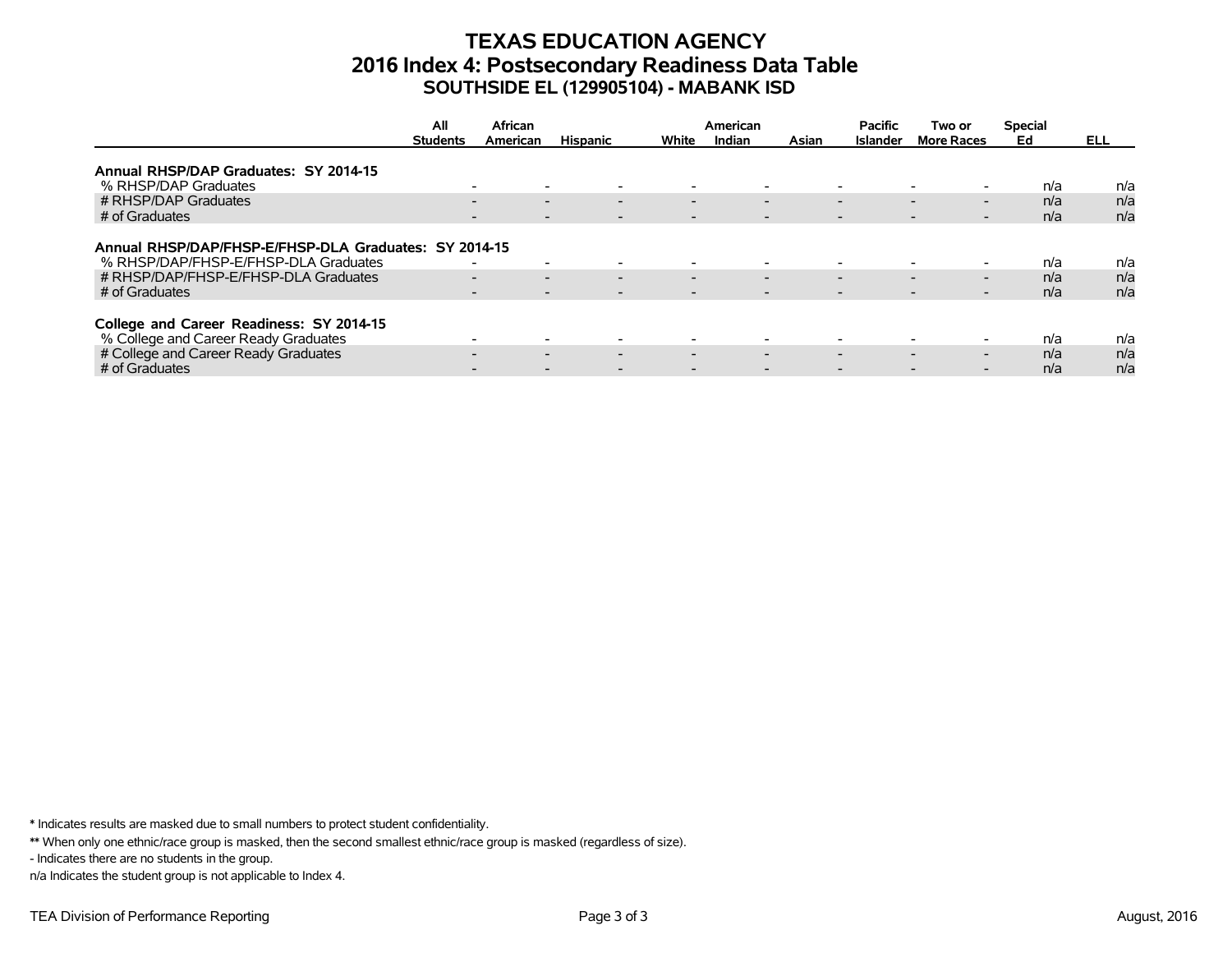#### **TEXAS EDUCATION AGENCY 2016 System Safeguards - Status Report SOUTHSIDE EL (129905104) - MABANK ISD**

|                                                                                                         | All             | African           |     |              | American |       | <b>Pacific</b> | Two or<br><b>More</b> | Econ          | <b>Special</b> | <b>ELL</b><br>(Current & |         | <b>Total</b>   | <b>Total</b> | Percent of<br>Eligible |
|---------------------------------------------------------------------------------------------------------|-----------------|-------------------|-----|--------------|----------|-------|----------------|-----------------------|---------------|----------------|--------------------------|---------|----------------|--------------|------------------------|
|                                                                                                         | <b>Students</b> | American Hispanic |     | White        | Indian   | Asian | Islander       | Races                 | <b>Disadv</b> | Ed             | Monitored)               | $ELL +$ | Met            | Eligible     | <b>Measures Met</b>    |
| Performance Status - State                                                                              |                 |                   |     |              |          |       |                |                       |               |                |                          |         |                |              |                        |
| <b>State Target</b>                                                                                     | 60%             | 60%               | 60% | 60%          | 60%      | 60%   | 60%            | 60%                   | 60%           | 60%            | 60%                      |         |                |              |                        |
| Reading                                                                                                 | Y               |                   |     | Y            |          |       |                |                       | Υ             |                |                          |         | 3              | 3            | 100                    |
| <b>Mathematics</b>                                                                                      | Y               |                   |     | Y            |          |       |                |                       | Y             |                |                          |         | 3              | 3            | 100                    |
| Writing                                                                                                 | Y               |                   |     | Y            |          |       |                |                       | Y             |                |                          |         | 3              | 3            | 100                    |
| Science                                                                                                 |                 |                   |     |              |          |       |                |                       |               |                |                          |         | 0              | $\mathbf 0$  |                        |
| <b>Social Studies</b>                                                                                   |                 |                   |     |              |          |       |                |                       |               |                |                          |         | 0              | $\mathbf 0$  |                        |
| Total                                                                                                   |                 |                   |     |              |          |       |                |                       |               |                |                          |         | 9              | 9            | 100                    |
| <b>Performance Status - Federal</b>                                                                     |                 |                   |     |              |          |       |                |                       |               |                |                          |         |                |              |                        |
| <b>Federal Target</b>                                                                                   | 87%             | 87%               | 87% | 87%          |          |       |                |                       | 87%           | 87%            | 87%                      |         |                |              |                        |
| Reading                                                                                                 | ${\sf N}$       |                   |     | ${\sf N}$    | n/a      | n/a   | n/a            | n/a                   | ${\sf N}$     |                |                          | n/a     |                |              |                        |
| <b>Mathematics</b>                                                                                      | ${\sf N}$       |                   |     | $\mathsf{N}$ | n/a      | n/a   | n/a            | n/a                   | N             |                |                          | n/a     |                |              |                        |
| <b>Participation Status</b>                                                                             |                 |                   |     |              |          |       |                |                       |               |                |                          |         |                |              |                        |
| Target                                                                                                  | 95%             | 95%               | 95% | 95%          | 95%      | 95%   | 95%            | 95%                   | 95%           | 95%            |                          | 95%     |                |              |                        |
| Reading                                                                                                 | Y               |                   | Y   | Y            |          |       |                |                       | Y             |                |                          |         | 4              | 4            | 100                    |
| Mathematics                                                                                             | Υ               |                   | Y   | Y            |          |       |                |                       | Υ             |                |                          |         | $\overline{4}$ | 4            | 100                    |
| <b>Total</b>                                                                                            |                 |                   |     |              |          |       |                |                       |               |                |                          |         | 8              | 8            | 100                    |
| Federal Graduation Status (Target: See Reason Codes)<br><b>Graduation Target Met</b><br>Reason Code *** |                 |                   |     |              |          |       |                |                       |               |                |                          |         | 0              | $\mathbf 0$  |                        |
| <b>Total</b>                                                                                            |                 |                   |     |              |          |       |                |                       |               |                |                          |         | $\mathbf 0$    | $\mathbf 0$  |                        |
| District: Met Federal Limits on Alternative Assessments<br>Reading                                      |                 |                   |     |              |          |       |                |                       |               |                |                          |         |                |              |                        |
| Alternate 1%                                                                                            | n/a             |                   |     |              |          |       |                |                       |               |                |                          |         |                |              |                        |
| <b>Number Proficient</b>                                                                                | n/a             |                   |     |              |          |       |                |                       |               |                |                          |         |                |              |                        |
| Total Federal Cap Limit                                                                                 | n/a             |                   |     |              |          |       |                |                       |               |                |                          |         |                |              |                        |
| <b>Mathematics</b>                                                                                      |                 |                   |     |              |          |       |                |                       |               |                |                          |         |                |              |                        |
| Alternate 1%                                                                                            | n/a             |                   |     |              |          |       |                |                       |               |                |                          |         |                |              |                        |
| Number Proficient                                                                                       | n/a             |                   |     |              |          |       |                |                       |               |                |                          |         |                |              |                        |
| <b>Total Federal Cap Limit</b>                                                                          | n/a             |                   |     |              |          |       |                |                       |               |                |                          |         |                |              |                        |
| Total                                                                                                   |                 |                   |     |              |          |       |                |                       |               |                |                          |         |                |              |                        |
| <b>Overall Total</b><br>+ Participation uses ELL (Current) Graduation uses ELL (Ever HS)                |                 |                   |     |              |          |       |                |                       |               |                |                          |         | 17             | 17           | 100                    |

+ Participation uses ELL (Current), Graduation uses ELL (Ever HS)

\*\*\* Federal Graduation Rate Reason Codes:

a = Graduation Rate Goal of 90% c = Safe Harbor Target of a 10% decrease in difference from the prior year rate and the Goal

b = Four-year Graduation Rate Target of 88% d = Five-year Graduation Rate Target of 90%

Blank cells above represent student group indicators that do not meet the minimum size criteria.

n/a Indicates the student group is not applicable to System Safeguards.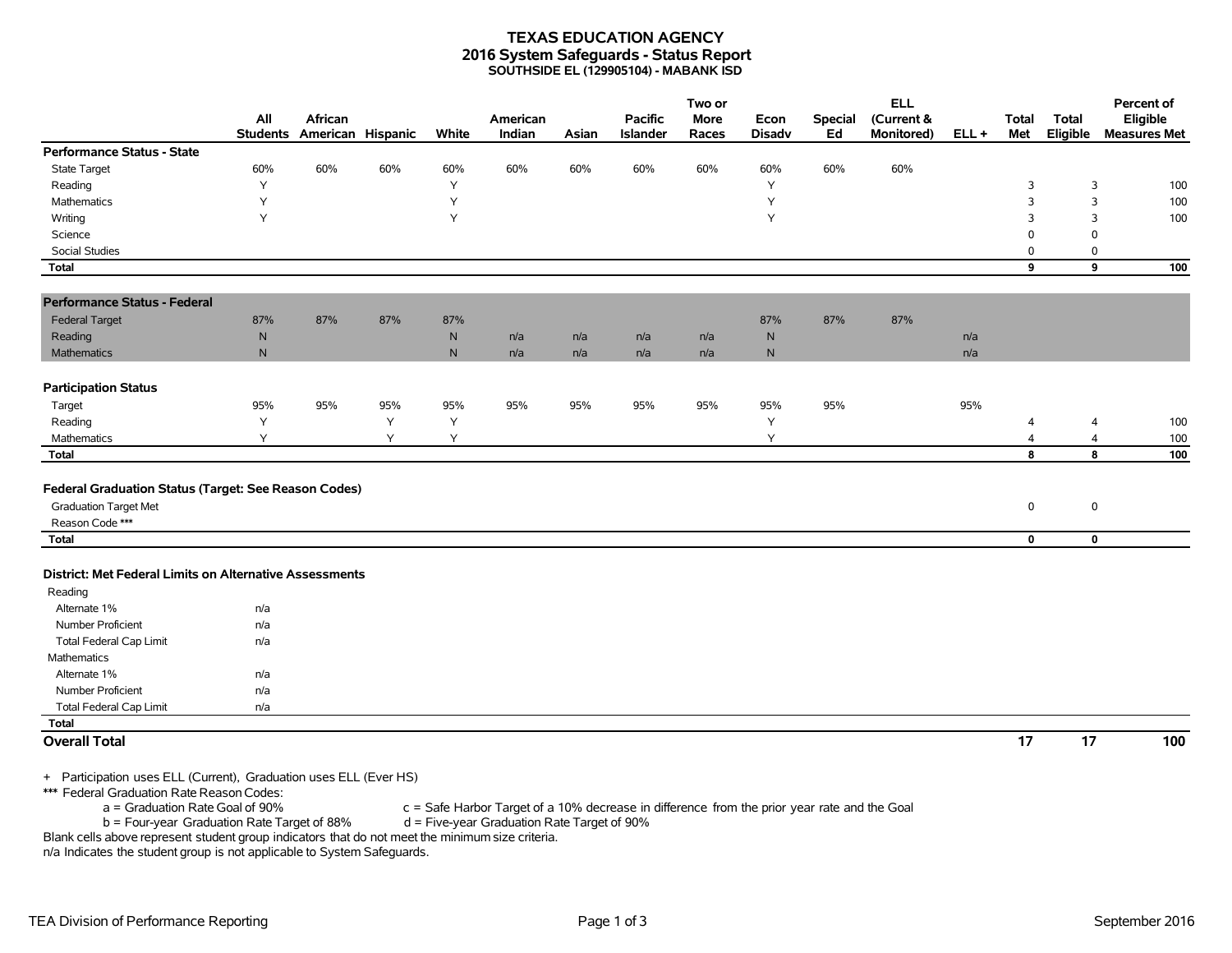#### **TEXAS EDUCATION AGENCY 2016 System Safeguards - Performance and Participation Data Table SOUTHSIDE EL (129905104) - MABANK ISD**

|                                     |                 |                   |      |       |          |        |                 | Two or      |               |                |                   |                          |
|-------------------------------------|-----------------|-------------------|------|-------|----------|--------|-----------------|-------------|---------------|----------------|-------------------|--------------------------|
|                                     | All             | African           |      |       | American |        | <b>Pacific</b>  | <b>More</b> | Econ          | <b>Special</b> | (Current &        | <b>ELL</b>               |
|                                     | <b>Students</b> | American Hispanic |      | White | Indian   | Asian  | <b>Islander</b> | Races       | <b>Disady</b> | Ed             | <b>Monitored)</b> | (Current)                |
| <b>Performance Rates</b>            |                 |                   |      |       |          |        |                 |             |               |                |                   |                          |
| Reading                             |                 |                   |      |       |          |        |                 |             |               |                |                   |                          |
| # at Level II Satisfactory Standard | 126             | $\ast$            | 22   | 99    |          |        |                 | $\ast$      | 78            | 7              | 11                | n/a                      |
| <b>Total Tests</b>                  | 152             | $\ast$            | 24   | 121   |          |        |                 | $\ast$      | 104           | 17             | 12                | 6                        |
| % at Level II Satisfactory Standard | 83%             | $\ast$            | 92%  | 82%   |          | $\ast$ |                 | $\ast$      | 75%           | 41%            | 92%               | n/a                      |
| <b>Mathematics</b>                  |                 |                   |      |       |          |        |                 |             |               |                |                   |                          |
| # at Level II Satisfactory Standard | 129             | $\ast$            | 21   | 104   | ٠        | $\ast$ | ٠               | $\ast$      | 81            | 9              | 11                | n/a                      |
| <b>Total Tests</b>                  | 152             | $\ast$            | 24   | 121   |          | $\ast$ |                 | $\ast$      | 104           | 17             | 12                | 6                        |
| % at Level II Satisfactory Standard | 85%             | $\ast$            | 88%  | 86%   |          | $\ast$ |                 | $\ast$      | 78%           | 53%            | 92%               | n/a                      |
| Writing                             |                 |                   |      |       |          |        |                 |             |               |                |                   |                          |
| # at Level II Satisfactory Standard | 59              | $\ast$            | 9    | 46    |          | $\ast$ |                 | $\ast$      | 38            | $\ast$         | 5                 | n/a                      |
| <b>Total Tests</b>                  | 76              | $\ast$            | 11   | 60    |          | $\ast$ |                 | $\ast$      | 54            | $\ast$         | 6                 | $\ast$                   |
| % at Level II Satisfactory Standard | 78%             | $\ast$            | 82%  | 77%   |          | $\ast$ |                 | $\ast$      | 70%           | $\ast$         | 83%               | n/a                      |
| <b>Science</b>                      |                 |                   |      |       |          |        |                 |             |               |                |                   |                          |
| # at Level II Satisfactory Standard |                 |                   |      |       |          |        |                 |             |               |                |                   | n/a                      |
| <b>Total Tests</b>                  |                 |                   |      |       |          |        |                 |             |               |                |                   | $\sim$                   |
| % at Level II Satisfactory Standard |                 |                   |      |       |          |        |                 |             |               |                |                   | n/a                      |
| <b>Social Studies</b>               |                 |                   |      |       |          |        |                 |             |               |                |                   |                          |
| # at Level II Satisfactory Standard |                 |                   |      |       |          |        |                 |             |               |                |                   | n/a                      |
| <b>Total Tests</b>                  |                 |                   |      |       |          |        |                 |             |               |                |                   | $\overline{\phantom{a}}$ |
| % at Level II Satisfactory Standard |                 |                   |      |       |          |        |                 |             |               |                |                   | n/a                      |
|                                     |                 |                   |      |       |          |        |                 |             |               |                |                   |                          |
| <b>Participation Rates</b>          |                 |                   |      |       |          |        |                 |             |               |                |                   |                          |
| Reading: 2015-2016 Assessments      |                 |                   |      |       |          |        |                 |             |               |                |                   |                          |
| Number Participating                | 179             | $\ast$            | 29   | 138   | $\ast$   | $\ast$ |                 | $\ast$      | 126           | 18             | n/a               | 9                        |
| <b>Total Students</b>               | 179             | $\ast$            | 29   | 138   | $\ast$   | $\ast$ |                 | $\ast$      | 126           | 18             | n/a               | 9                        |
| Participation Rate                  | 100%            | $\ast$            | 100% | 100%  | $\ast$   | $\ast$ |                 | $\ast$      | 100%          | 100%           | n/a               | 100%                     |
| Mathematics: 2015-2016 Assessments  |                 |                   |      |       |          |        |                 |             |               |                |                   |                          |
| Number Participating                | 179             | $\ast$            | 29   | 138   | $\ast$   | $\ast$ |                 | $\ast$      | 126           | 18             | n/a               | 9                        |
| <b>Total Students</b>               | 179             | $\ast$            | 29   | 138   | $\ast$   | $\ast$ |                 | $\ast$      | 126           | 18             | n/a               | 9                        |
| Participation Rate                  | 100%            | $\ast$            | 100% | 100%  | $\ast$   | $\ast$ |                 | $\ast$      | 100%          | 100%           | n/a               | 100%                     |

\* Indicates results are masked due to smallnumbers to protect student confidentiality.

\*\* When only one racial/ethnic group is masked, then the second smallest racial/ethnic group is masked (regardless of size).

- Indicates there are no students in the group.

n/a Indicates the student group is not applicable to System Safeguards.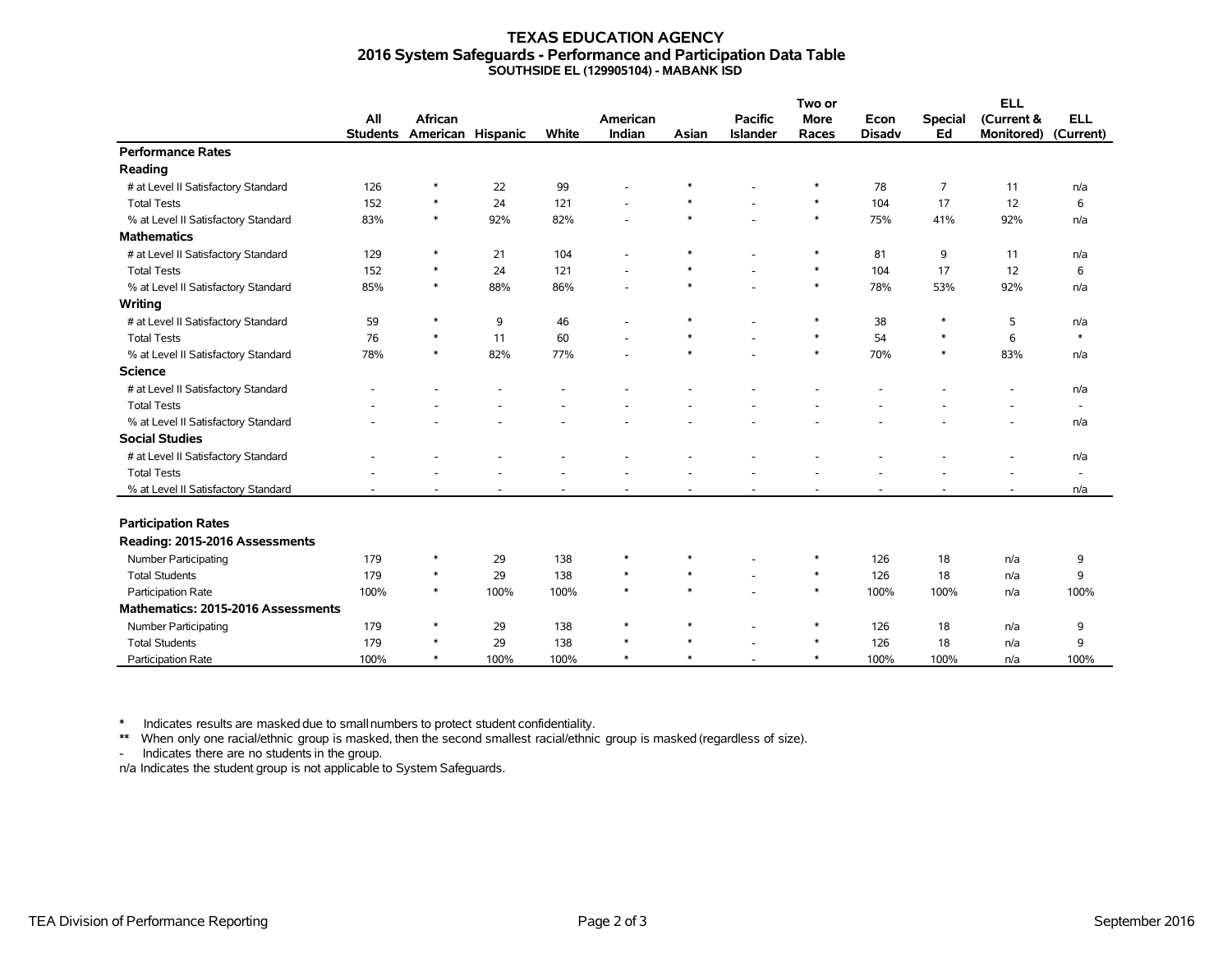#### **TEXAS EDUCATION AGENCY 2016 System Safeguards - Graduation and Federal Limits Data Table SOUTHSIDE EL (129905104) - MABANK ISD**

|                                                                     |                 |                   |   |                          |          |       |                 | Two or                   |                          |                          |           |                          |
|---------------------------------------------------------------------|-----------------|-------------------|---|--------------------------|----------|-------|-----------------|--------------------------|--------------------------|--------------------------|-----------|--------------------------|
|                                                                     | All             | African           |   |                          | American |       | <b>Pacific</b>  | More                     | Econ                     | <b>Special</b>           | ELL       | <b>ELL</b>               |
|                                                                     | <b>Students</b> | American Hispanic |   | White                    | Indian   | Asian | <b>Islander</b> | Races                    | <b>Disady</b>            | Ed                       | (Ever HS) | (Current)                |
| <b>Federal Graduation Rates</b>                                     |                 |                   |   |                          |          |       |                 |                          |                          |                          |           |                          |
| 4-year Longitudinal Cohort Graduation Rate (Gr 9-12): Class of 2015 |                 |                   |   |                          |          |       |                 |                          |                          |                          |           |                          |
| Number Graduated                                                    |                 |                   |   |                          |          |       |                 |                          |                          |                          | ۰         | n/a                      |
| Total in Class                                                      |                 |                   | ٠ | $\overline{\phantom{a}}$ | ۰        |       |                 | $\overline{\phantom{a}}$ | $\overline{\phantom{a}}$ | $\overline{\phantom{a}}$ | ٠         | $\overline{\phantom{a}}$ |
| <b>Graduation Rate</b>                                              |                 |                   |   |                          |          |       |                 |                          |                          |                          |           | n/a                      |
| 4-year Longitudinal Cohort Graduation Rate (Gr 9-12): Class of 2014 |                 |                   |   |                          |          |       |                 |                          |                          |                          |           |                          |
| Number Graduated                                                    |                 |                   |   |                          |          |       |                 |                          |                          |                          | $\sim$    | n/a                      |
| Total in Class                                                      |                 |                   |   | $\overline{\phantom{a}}$ |          |       |                 |                          |                          |                          | -         | $\overline{\phantom{0}}$ |
| <b>Graduation Rate</b>                                              | -               |                   |   |                          |          |       |                 |                          |                          |                          | ۰         | n/a                      |
| 5-year Extended Graduation Rate (Gr 9-12): Class of 2014            |                 |                   |   |                          |          |       |                 |                          |                          |                          |           |                          |
| Number Graduated                                                    |                 |                   |   |                          |          |       |                 |                          |                          |                          |           | n/a                      |
| Total in Class                                                      | ۰               |                   | ۰ | $\overline{\phantom{a}}$ | ۰        |       |                 | $\overline{\phantom{a}}$ | $\sim$                   | $\overline{\phantom{a}}$ | ٠         | $\overline{\phantom{0}}$ |
| <b>Graduation Rate</b>                                              |                 |                   |   |                          |          |       |                 |                          |                          |                          |           | n/a                      |

#### **District: Met Federal Limits on Alternative Assessments**

| Reading                        |     |  |
|--------------------------------|-----|--|
| Number Proficient              | n/a |  |
| <b>Total Federal Cap Limit</b> | n/a |  |
| <b>Mathematics</b>             |     |  |
| Number Proficient              | n/a |  |
| <b>Total Federal Cap Limit</b> | n/a |  |

\* Indicates results are masked due to smallnumbers to protect student confidentiality.

\*\* When only one racial/ethnic group is masked, then the second smallest racial/ethnic group is masked (regardless of size).

- Indicates there are no students in the group.

n/a Indicates the student group is not applicable to System Safeguards.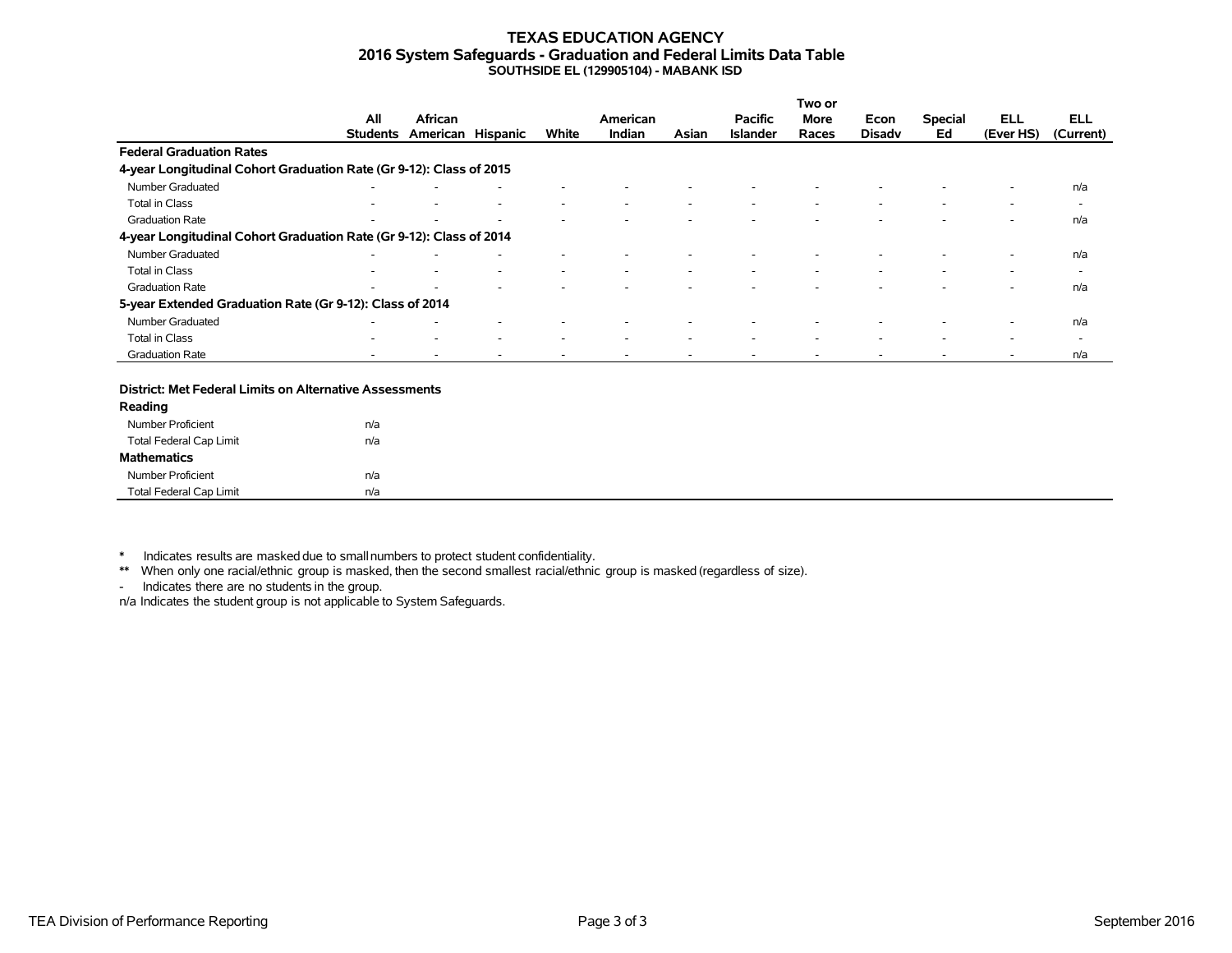### **TEXAS EDUCATION AGENCY 2016 Distinction Designation Summary - ELA/Reading SOUTHSIDE EL (129905104) - MABANK ISD Campus Type: Elementary**

|                                                          | <b>Indicator</b> |                |
|----------------------------------------------------------|------------------|----------------|
| <b>Indicator</b>                                         | <b>Score</b>     | Quartile       |
| Attendance Rate                                          | 96.0%            | Q <sub>2</sub> |
| Greater Than Expected Student Growth in ELA/Reading      | 22.0%            | Q <sub>2</sub> |
| Grade 3 Reading Performance (Level III)                  | 34.0%            | Q <sub>1</sub> |
| Grade 4 Reading Performance (Level III)                  | 13.0%            | Q3             |
| Grade 4 Writing Performance (Level III)                  | 17.0%            | Q <sub>1</sub> |
| Grade 5 Reading Performance (Level III)                  |                  |                |
| Grade 6 Reading Performance (Level III)                  |                  |                |
| Grade 7 Reading Performance (Level III)                  |                  |                |
| Grade 7 Writing Performance (Level III)                  |                  |                |
| Grade 8 Reading Performance (Level III)                  |                  |                |
| EOC English I Performance (Level III)                    |                  |                |
| EOC English II Performance (Level III)                   |                  |                |
| AP/IB Examination Participation: ELA                     |                  |                |
| AP/IB Examination Performance: ELA                       |                  |                |
| <b>SAT/ACT Participation</b>                             |                  |                |
| <b>SAT Performance: ELA</b>                              |                  |                |
| <b>ACT Performance: ELA</b>                              |                  |                |
| Advanced/Dual-Credit Course Completion Rate: ELA/Reading |                  |                |
| <b>Total Indicators for ELA/Reading</b>                  |                  | $2$ of 5       |

Distinction Campus Outcome: 2 of 5 eligible indicators in Q1 (Top Quartile)

### 2 of  $5 = 40%$

Distinction Target: Elementary = 50% or higher

### **NO DISTINCTION EARNED**

Blank values for an indicator score occur if the indicator is not applicable to that campus or does not meet the minimum size of 10 students.

Blank values for a quartile occur if there are fewer than 20 campuses in the campus comparison group for each qualifying indicator.

The attendance rate indicator is not subject specific; therefore, it applies to ELA/reading, mathematics, science, and social studies. Consequently, this indicator cannot be the sole measure used by a campus to attain a distinction.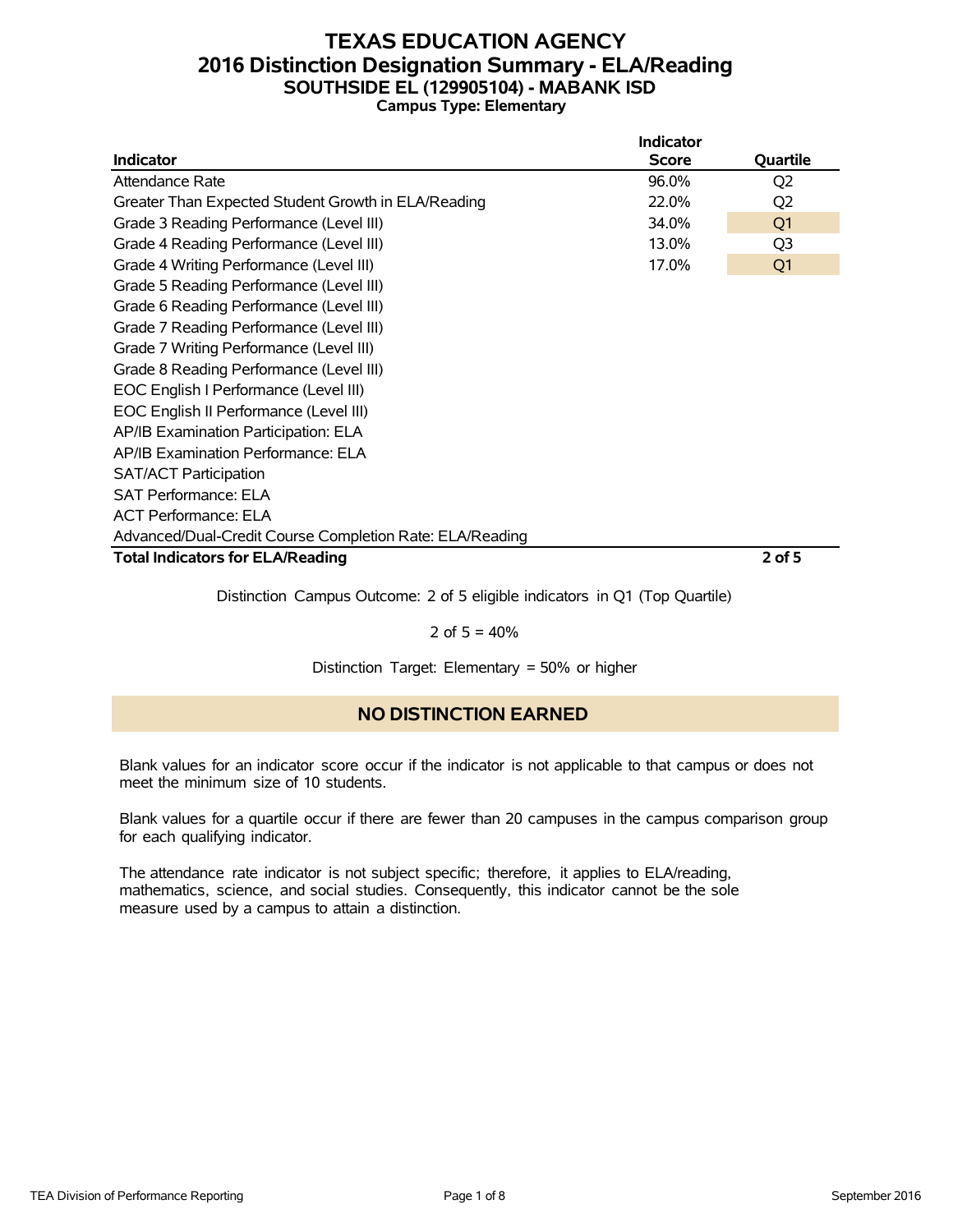### **TEXAS EDUCATION AGENCY 2016 Distinction Designation Summary - Mathematics SOUTHSIDE EL (129905104) - MABANK ISD Campus Type: Elementary**

|                                                          | Indicator    |                |
|----------------------------------------------------------|--------------|----------------|
| <b>Indicator</b>                                         | <b>Score</b> | Quartile       |
| Attendance Rate                                          | 96.0%        | Q <sub>2</sub> |
| Greater Than Expected Student Growth in Mathematics      | 21.0%        | Q <sub>2</sub> |
| Grade 3 Mathematics Performance (Level III)              | 28.0%        | Q <sub>1</sub> |
| Grade 4 Mathematics Performance (Level III)              | 27.0%        | Q1             |
| Grade 5 Mathematics Performance (Level III)              |              |                |
| Grade 6 Mathematics Performance (Level III)              |              |                |
| Grade 7 Mathematics Performance (Level III)              |              |                |
| Grade 8 Mathematics Performance (Level III)              |              |                |
| Algebra I by Grade 8 - Participation                     |              |                |
| EOC Algebra I Performance (Level III)                    |              |                |
| AP/IB Examination Participation: Mathematics             |              |                |
| AP/IB Examination Performance: Mathematics               |              |                |
| <b>SAT/ACT Participation</b>                             |              |                |
| <b>SAT Performance: Mathematics</b>                      |              |                |
| <b>ACT Performance: Mathematics</b>                      |              |                |
| Advanced/Dual-Credit Course Completion Rate: Mathematics |              |                |
| <b>Total Indicators for Mathematics</b>                  |              | 2 of 4         |

Distinction Campus Outcome: 2 of 4 eligible indicators in Q1 (Top Quartile)

2 of  $4 = 50%$ 

Distinction Target: Elementary = 50% or higher

### **DISTINCTION EARNED**

Blank values for an indicator score occur if the indicator is not applicable to that campus or does not meet the minimum size of 10 students.

Blank values for a quartile occur if there are fewer than 20 campuses in the campus comparison group for each qualifying indicator.

The attendance rate indicator is not subject specific; therefore, it applies to ELA/reading, mathematics, science, and social studies. Consequently, this indicator cannot be the sole measure used by a campus to attain a distinction.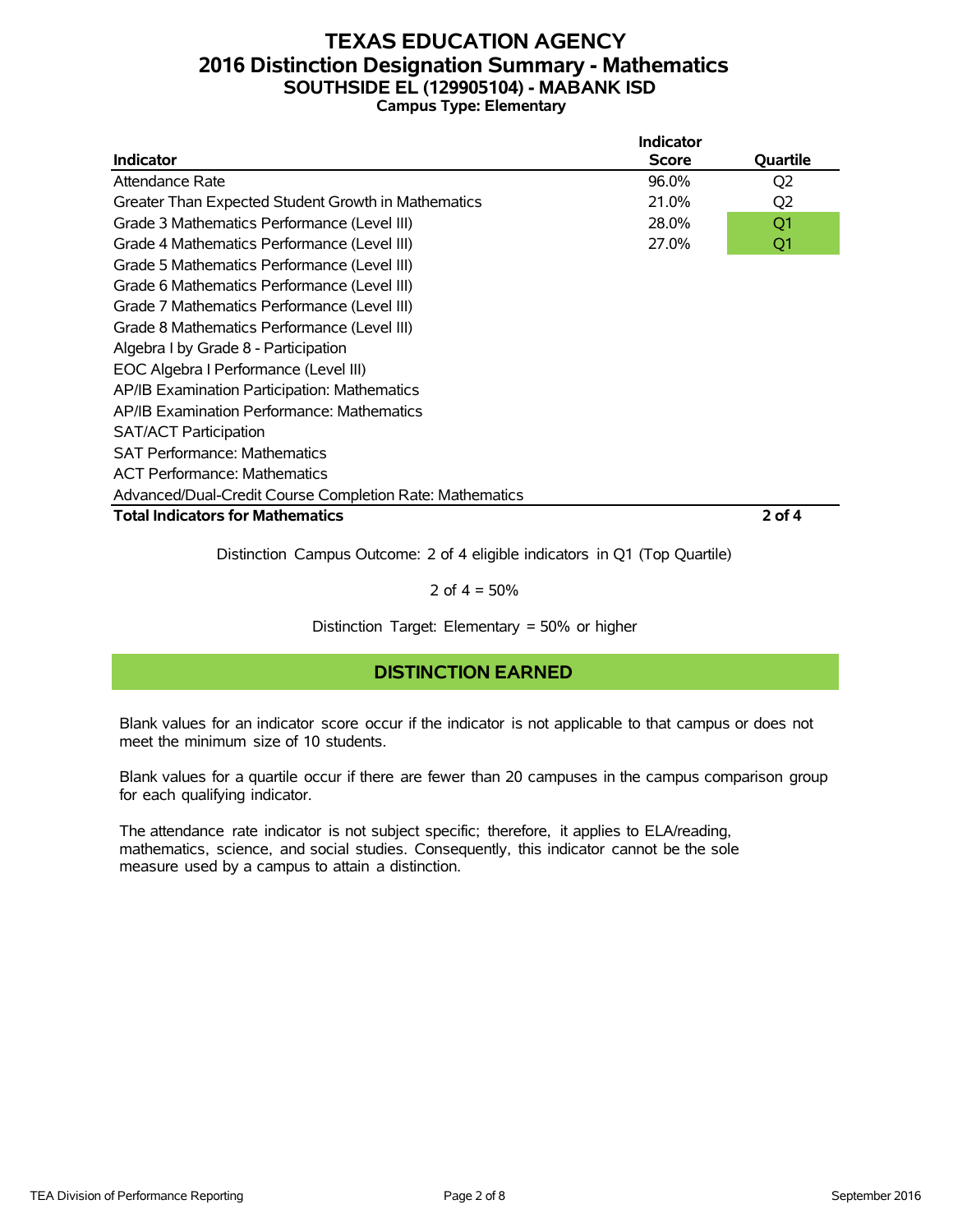# **TEXAS EDUCATION AGENCY 2016 Distinction Designation Summary - Science SOUTHSIDE EL (129905104) - MABANK ISD Campus Type: Elementary**

This campus is not eligible for this Distinction Designation. See the 2016 Accountability Manual for more information.

### **NOT ELIGIBLE**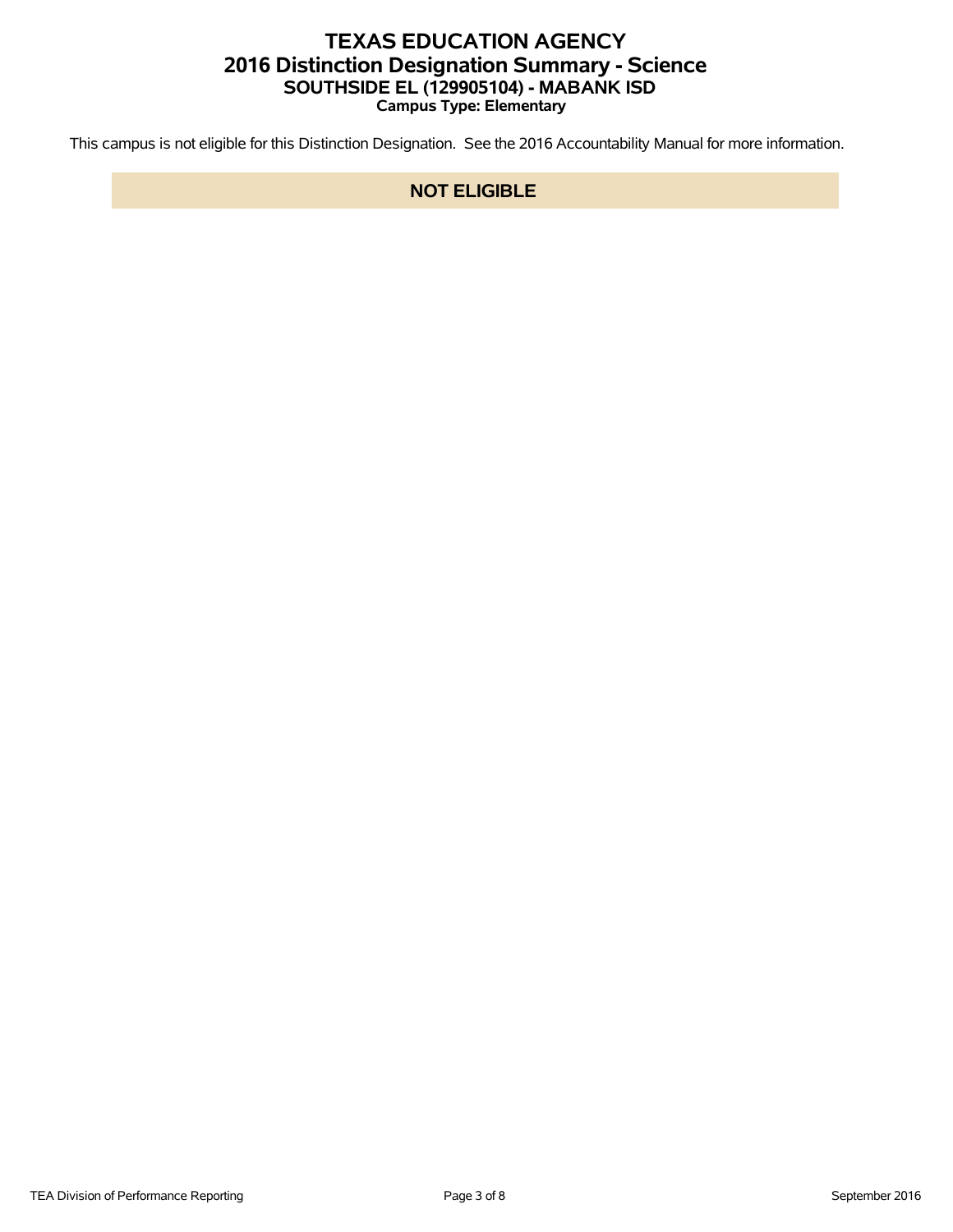# **TEXAS EDUCATION AGENCY 2016 Distinction Designation Summary - Social Studies SOUTHSIDE EL (129905104) - MABANK ISD Campus Type: Elementary**

This campus is not eligible for this Distinction Designation. See the 2016 Accountability Manual for more information.

### **NOT ELIGIBLE**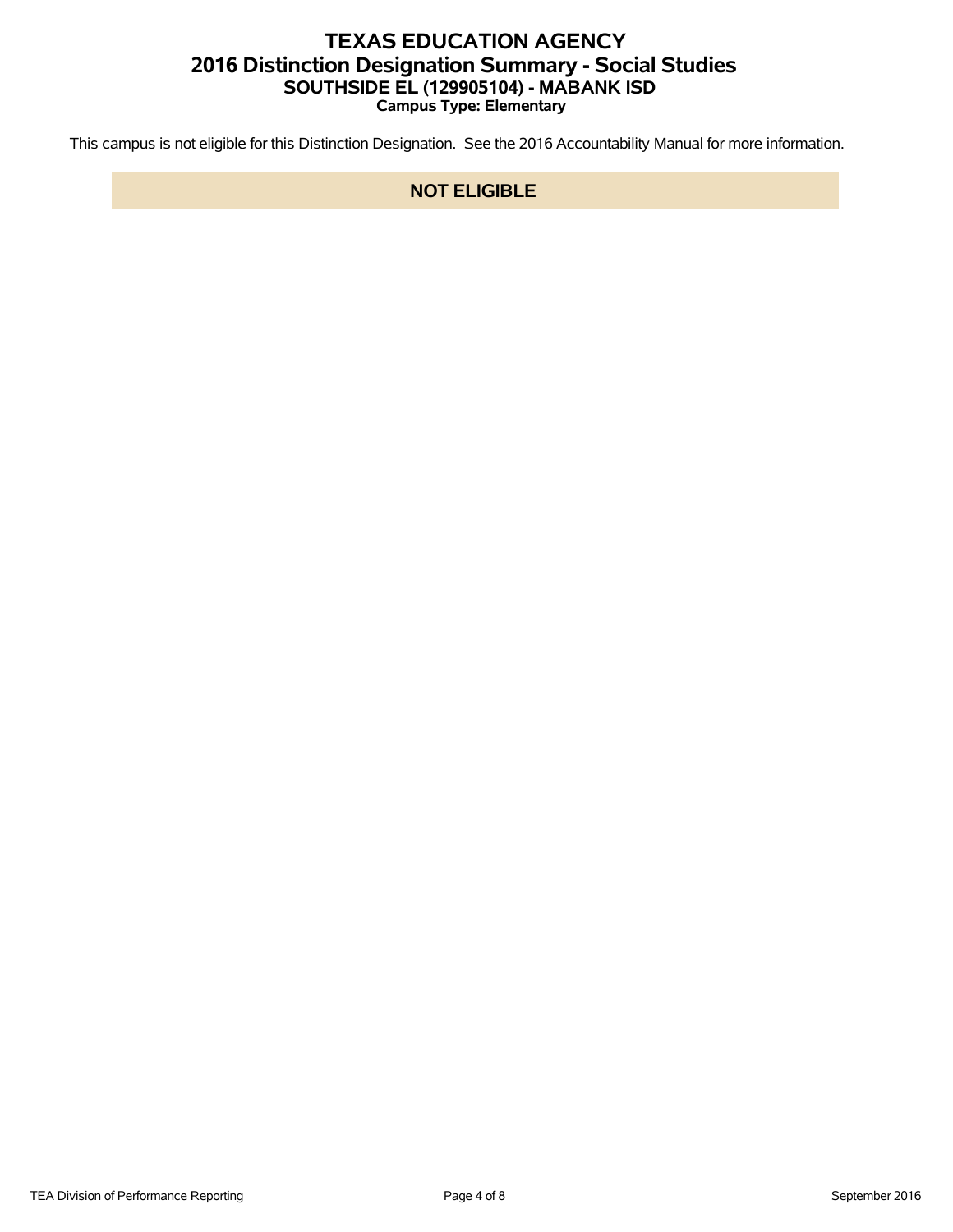### **TEXAS EDUCATION AGENCY 2016 Distinction Designation Summary - Top 25% in Student Progress SOUTHSIDE EL (129905104) - MABANK ISD Campus Type: Elementary**

|                                   |                               | Index 2      |
|-----------------------------------|-------------------------------|--------------|
| <b>Campus Name</b>                | <b>District Name</b>          | <b>Score</b> |
| 1 MCQUEENEY EL (094901106)        | <b>SEGUIN ISD</b>             | 65           |
| 2 LAKEVIEW EL (129905105)         | <b>MABANK ISD</b>             | 62           |
| 3 LIBERTY EL (220915105)          | <b>AZLE ISD</b>               | 61           |
| 4 AKIN EL (095903102)             | <b>HALE CENTER ISD</b>        | 56           |
| 5 HARDWICK EL (152901162)         | <b>LUBBOCK ISD</b>            | 54           |
| 6 ROLLING HILLS EL (188902101)    | <b>RIVER ROAD ISD</b>         | 49           |
| 7 MOUNTAINVIEW EL (161914116)     | <b>WACO ISD</b>               | 48           |
| 8 SCHANEN ESTATES EL (178904132)  | <b>CORPUS CHRISTI ISD</b>     | 48           |
| 9 LAKEVIEW EL (191901105)         | <b>CANYON ISD</b>             | 47           |
| 10 CHARLOTTE EL (007901101)       | <b>CHARLOTTE ISD</b>          | 46           |
| 11 EUSTACE INT (107905103)        | <b>EUSTACE ISD</b>            | 43           |
| 12 SCHALLERT EL (125901107)       | <b>ALICE ISD</b>              | 43           |
| <b>SOUTHSIDE EL (129905104)</b>   | <b>MABANK ISD</b>             | 43           |
| 13 SPRINGTOWN RENO EL (184902107) | <b>SPRINGTOWN ISD</b>         | 42           |
| 14 EFFIE MORRIS EL (220910101)    | <b>LAKE WORTH ISD</b>         | 40           |
| 15 WASHINGTON EL (114901113)      | <b>BIG SPRING ISD</b>         | 40           |
| 16 MARVIN EL (070912112)          | <b>WAXAHACHIE ISD</b>         | 39           |
| 17 AVERY EL (194902101)           | <b>AVERY ISD</b>              | 38           |
| 18 COLEMAN EL (042901102)         | <b>COLEMAN ISD</b>            | 38           |
| 19 HARVEY EL (137901105)          | KINGSVILLE ISD                | 38           |
| 20 RICARDO EL (137902101)         | <b>RICARDO ISD</b>            | 38           |
| 21 WOODVILLE INT (229903103)      | <b>WOODVILLE ISD</b>          | 38           |
| 22 GOLIAD EL (114901102)          | <b>BIG SPRING ISD</b>         | 37           |
| 23 DEKALB EL (019901102)          | <b>DEKALB ISD</b>             | 36           |
| 24 MARCY EL (114901110)           | <b>BIG SPRING ISD</b>         | 36           |
| 25 SIDNEY H POYNTER (220912110)   | <b>CROWLEY ISD</b>            | 36           |
| 26 MARINE CREEK EL (220910103)    | <b>LAKE WORTH ISD</b>         | 35           |
| 27 PEREZ EL (137901110)           | KINGSVILLE ISD                | 35           |
| 28 HEMPHILL EL (202903101)        | <b>HEMPHILL ISD</b>           | 34           |
| 29 HUNTSVILLE EL (236902106)      | <b>HUNTSVILLE ISD</b>         | 33           |
| 30 LAMAR EL (091903113)           | <b>DENISON ISD</b>            | 32           |
| 31 SPRINGTOWN EL (184902106)      | <b>SPRINGTOWN ISD</b>         | 32           |
| 32 KNOX CITY EL (138902101)       | <b>KNOX CITY-O'BRIEN CISD</b> | 31           |
| 33 CLINT Q SMITH EL (057907106)   | <b>DUNCANVILLE ISD</b>        | 30           |
| 34 TERRELL EL (091903114)         | <b>DENISON ISD</b>            | 28           |
| 35 J A HARGRAVE EL (220912109)    | <b>CROWLEY ISD</b>            | 27           |
| 36 JEFFERSON EL (155901102)       | <b>JEFFERSON ISD</b>          | 27           |
| 37 MOODY EL (161910101)           | <b>MOODY ISD</b>              | 24           |
| 38 HOUSTON EL (091903103)         | <b>DENISON ISD</b>            | 21           |
| 39 WM B TRAVIS EL (102902108)     | <b>MARSHALL ISD</b>           | 20           |
| 40 MCCAMEY PRI (231901102)        | <b>MCCAMEY ISD</b>            | 17           |

Top 25% in Student Progress Target = Index 2 Score of 45

### **NO DISTINCTION EARNED**

Blank values for an Index 2 Score occur if the indicator is not applicable to that campus or does not meet the minimum size of 10.

Where Index 2 scores are identical the campuses are listed alphabetically by campus name.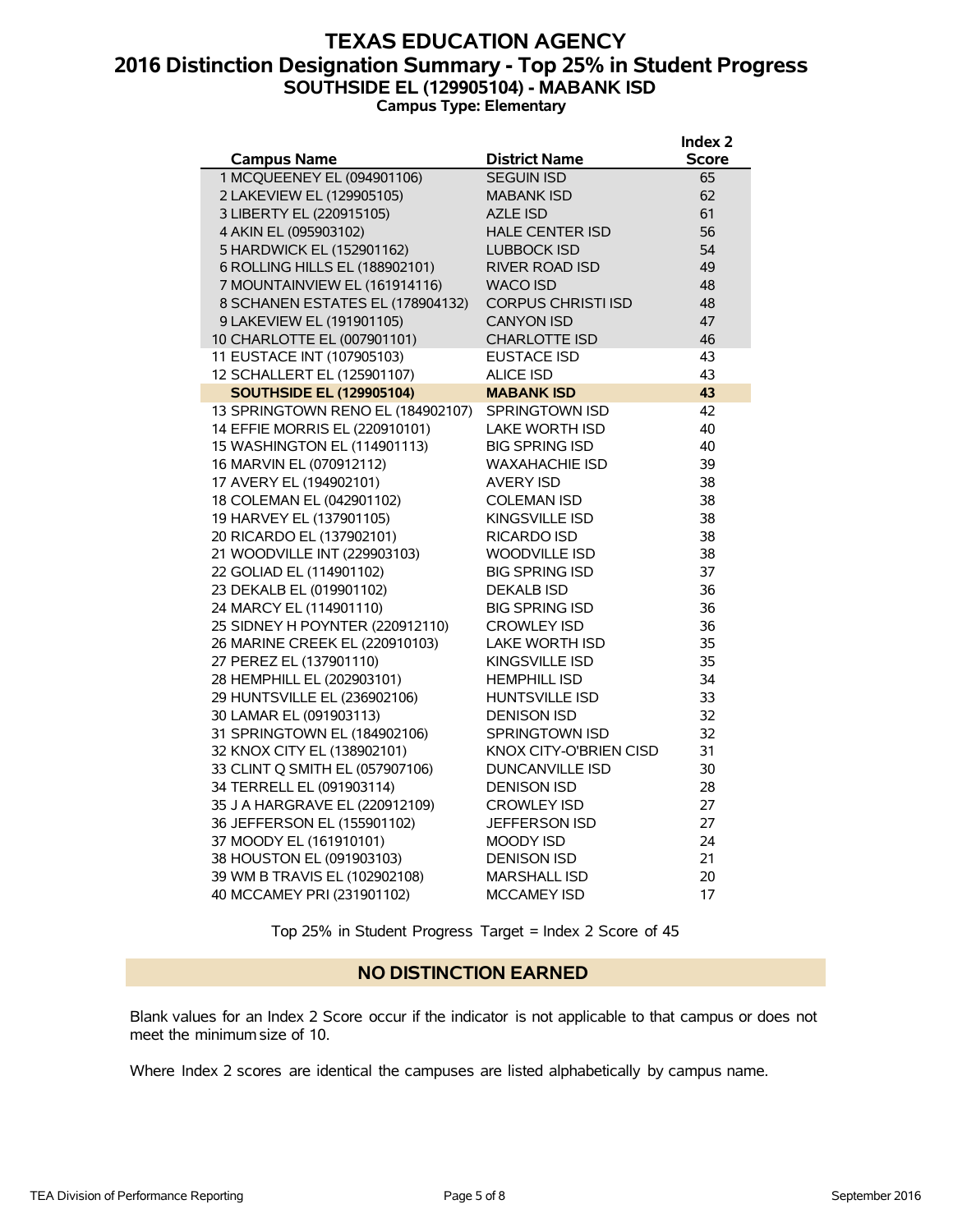### **TEXAS EDUCATION AGENCY 2016 Distinction Designation Summary - Top 25% in Closing Performance Gaps SOUTHSIDE EL (129905104) - MABANK ISD Campus Type: Elementary**

|                                   |                               | Index <sub>3</sub> |
|-----------------------------------|-------------------------------|--------------------|
| <b>Campus Name</b>                | District Name                 | <b>Score</b>       |
| 1 LAKEVIEW EL (129905105)         | <b>MABANK ISD</b>             | 57                 |
| 2 HARDWICK EL (152901162)         | <b>LUBBOCK ISD</b>            | 51                 |
| 3 LIBERTY EL (220915105)          | <b>AZLE ISD</b>               | 51                 |
| <b>SOUTHSIDE EL (129905104)</b>   | <b>MABANK ISD</b>             | 49                 |
| 4 RICARDO EL (137902101)          | RICARDO ISD                   | 48                 |
| 5 TERRELL EL (091903114)          | <b>DENISON ISD</b>            | 48                 |
| 6 AKIN EL (095903102)             | <b>HALE CENTER ISD</b>        | 47                 |
| 7 PEREZ EL (137901110)            | <b>KINGSVILLE ISD</b>         | 47                 |
| 8 EUSTACE INT (107905103)         | <b>EUSTACE ISD</b>            | 46                 |
| 9 CHARLOTTE EL (007901101)        | <b>CHARLOTTE ISD</b>          | 42                 |
| 10 EFFIE MORRIS EL (220910101)    | <b>LAKE WORTH ISD</b>         | 42                 |
| 11 KNOX CITY EL (138902101)       | <b>KNOX CITY-O'BRIEN CISD</b> | 42                 |
| 12 LAMAR EL (091903113)           | <b>DENISON ISD</b>            | 42                 |
| 13 ROLLING HILLS EL (188902101)   | <b>RIVER ROAD ISD</b>         | 42                 |
| 14 SCHALLERT EL (125901107)       | <b>ALICE ISD</b>              | 42                 |
| 15 SCHANEN ESTATES EL (178904132) | <b>CORPUS CHRISTI ISD</b>     | 42                 |
| 16 HARVEY EL (137901105)          | KINGSVILLE ISD                | 41                 |
| 17 JEFFERSON EL (155901102)       | JEFFERSON ISD                 | 41                 |
| 18 SPRINGTOWN EL (184902106)      | <b>SPRINGTOWN ISD</b>         | 41                 |
| 19 AVERY EL (194902101)           | <b>AVERY ISD</b>              | 40                 |
| 20 SIDNEY H POYNTER (220912110)   | <b>CROWLEY ISD</b>            | 40                 |
| 21 SPRINGTOWN RENO EL (184902107) | <b>SPRINGTOWN ISD</b>         | 40                 |
| 22 MARVIN EL (070912112)          | <b>WAXAHACHIE ISD</b>         | 39                 |
| 23 CLINT Q SMITH EL (057907106)   | <b>DUNCANVILLE ISD</b>        | 38                 |
| 24 MCQUEENEY EL (094901106)       | <b>SEGUIN ISD</b>             | 38                 |
| 25 LAKEVIEW EL (191901105)        | <b>CANYON ISD</b>             | 37                 |
| 26 HEMPHILL EL (202903101)        | <b>HEMPHILL ISD</b>           | 35                 |
| 27 COLEMAN EL (042901102)         | <b>COLEMAN ISD</b>            | 34                 |
| 28 HUNTSVILLE EL (236902106)      | <b>HUNTSVILLE ISD</b>         | 34                 |
| 29 MOUNTAINVIEW EL (161914116)    | <b>WACO ISD</b>               | 34                 |
| 30 HOUSTON EL (091903103)         | <b>DENISON ISD</b>            | 33                 |
| 31 MARINE CREEK EL (220910103)    | <b>LAKE WORTH ISD</b>         | 32                 |
| 32 J A HARGRAVE EL (220912109)    | <b>CROWLEY ISD</b>            | 29                 |
| 33 MOODY EL (161910101)           | <b>MOODY ISD</b>              | 29                 |
| 34 MARCY EL (114901110)           | <b>BIG SPRING ISD</b>         | 28                 |
| 35 WOODVILLE INT (229903103)      | <b>WOODVILLE ISD</b>          | 26                 |
| 36 DEKALB EL (019901102)          | <b>DEKALB ISD</b>             | 25                 |
| 37 WASHINGTON EL (114901113)      | <b>BIG SPRING ISD</b>         | 24                 |
| 38 GOLIAD EL (114901102)          | <b>BIG SPRING ISD</b>         | 23                 |
| 39 WM B TRAVIS EL (102902108)     | <b>MARSHALL ISD</b>           | 23                 |
| 40 MCCAMEY PRI (231901102)        | <b>MCCAMEY ISD</b>            | 19                 |

Top 25% in Closing Performance Gaps Target = Index 3 Score of 42

### **DISTINCTION EARNED**

Blank values for an Index 3 Score occur if the indicator is not applicable to that campus or does not meet the minimum size of 10.

Where Index 3 scores are identical the campuses are listed alphabetically by campus name.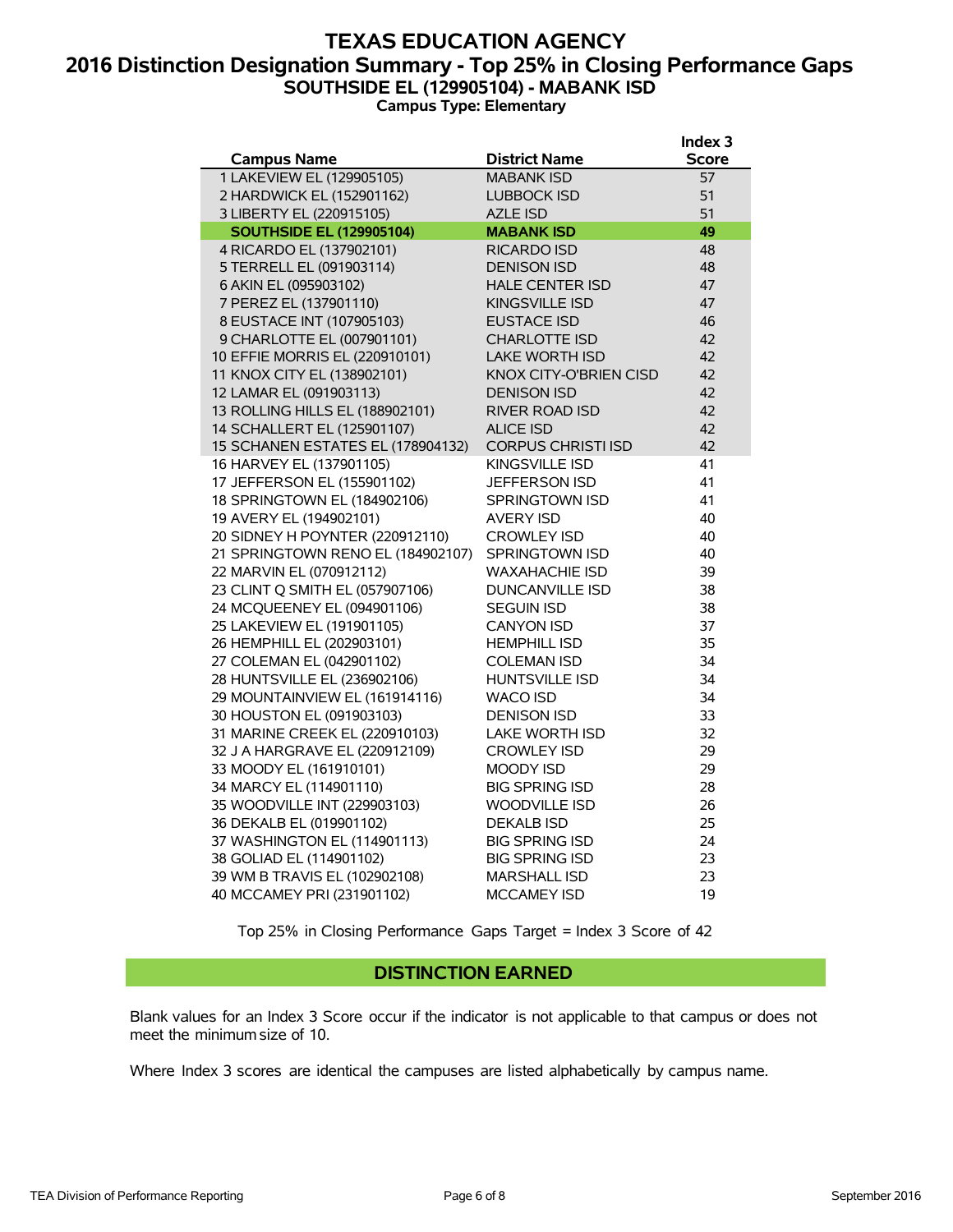### **TEXAS EDUCATION AGENCY 2016 Distinction Designation Summary - Postsecondary Readiness SOUTHSIDE EL (129905104) - MABANK ISD Campus Type: Elementary**

|                                                             | Indicator    |          |
|-------------------------------------------------------------|--------------|----------|
| Indicator                                                   | <b>Score</b> | Quartile |
| Index 4 - Percent at STAAR Postsecondary Readiness Standard | 43.0%        | Q1       |
| Four-Year Longitudinal Graduation Rate                      |              |          |
| Four-Year Longitudinal Graduation Plan Rate*                |              |          |
| College-Ready Graduates                                     |              |          |
| Advanced/Dual-Credit Course Completion Rate: Any Subject    |              |          |
| AP/IB Examination Performance: Any Subject                  |              |          |
| <b>SAT/ACT Participation</b>                                |              |          |
| <b>SAT/ACT Performance</b>                                  |              |          |
| <b>CTE-Coherent Sequence Graduates</b>                      |              |          |
| <b>Total Indicators for Postsecondary Readiness</b>         |              | 1 of 1   |

Evaluation of campus outcomes: 1 of 1 eligible indicators in Q1 (Top Quartile)

#### 1 of  $1 = 100%$

Distinction Target: Elementary = 50% or higher

### **DISTINCTION EARNED**

Blank values for an indicator score occur if the indicator is not applicable to that campus or does not meet the minimum size of 10 students.

Blank values for a quartile occur if there are fewer than 20 campuses in the campus comparison group for each qualifying indicator.

\*The four-year longitudinal graduation plan rate is determined by comparing the all students RHSP/DAP rate and the all students RHSP/DAP/FHSP-E/FHSP-DLA rate. The higher of the two rates is used for distinction designations. Refer to the Index 4 Data Table for details.